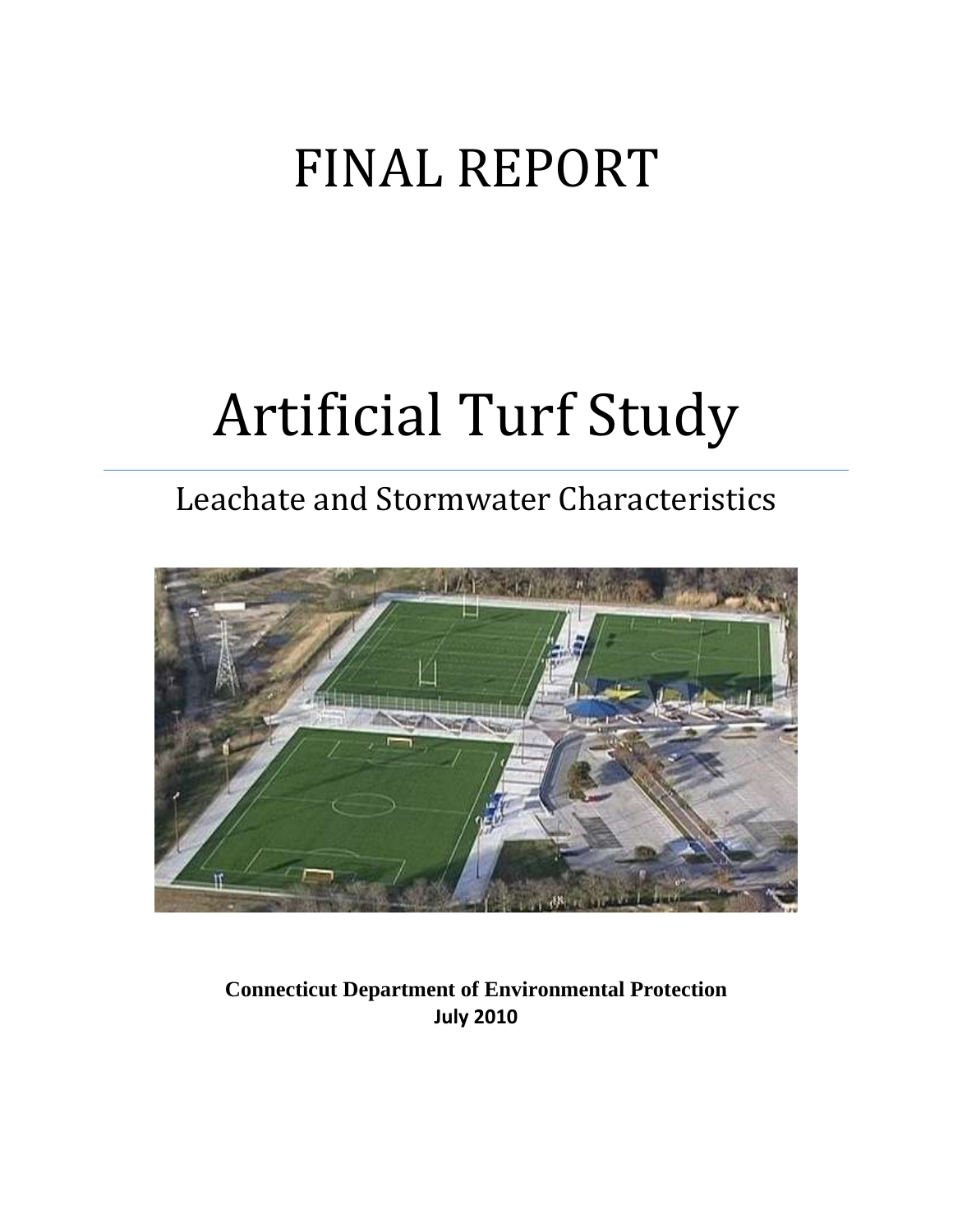#### TABLE OF CONTENTS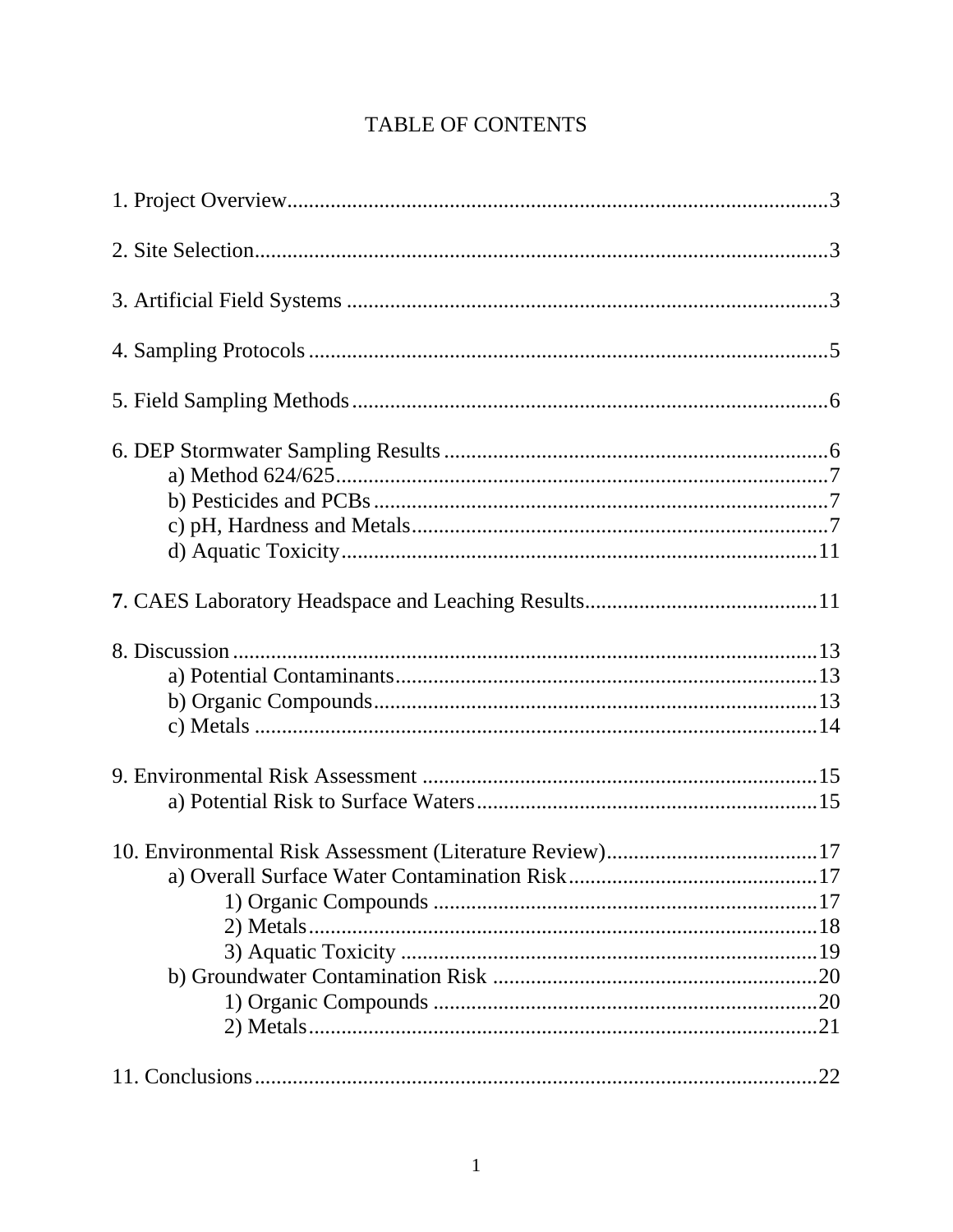|--|--|--|--|

#### TABLES

| Table C: Toxicity information on tentatively identified compounds9     |
|------------------------------------------------------------------------|
|                                                                        |
|                                                                        |
| Table F: Concentration (ng/ml) of volatile compounds in headspace over |
| Table G: Concentration (ng/ml) of volatile compounds in headspace over |
|                                                                        |
|                                                                        |

#### APPENDICES

Appendix A: Stormwater Sampling and Analysis Documentation

Appendix B: Stormwater Treatment Measures, UNH Fact Sheets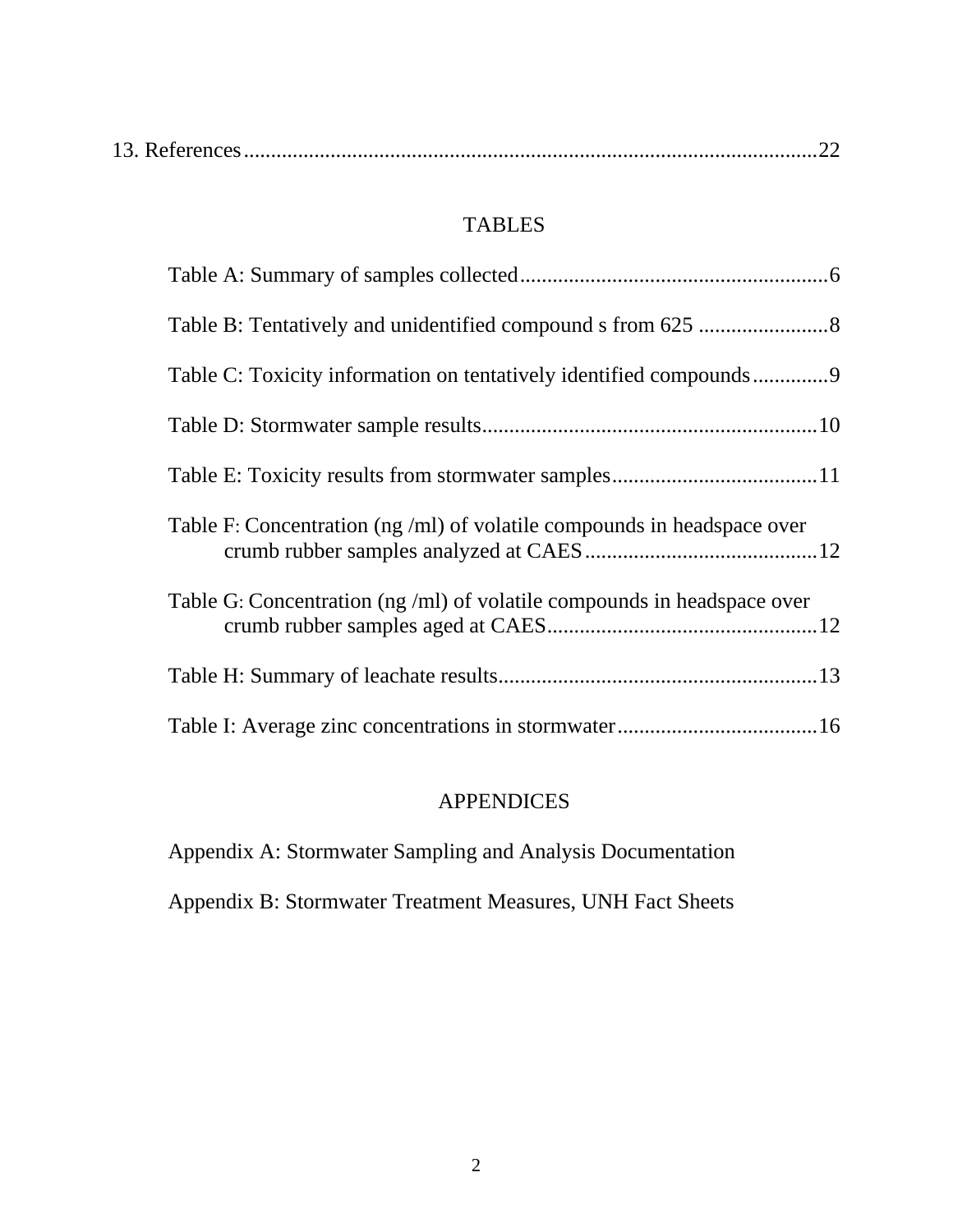#### **1. PROJECT OVERVIEW**

In December 2008, four Connecticut State agencies, the University of Connecticut Health Center, The Connecticut Agricultural Experiment Station, the Connecticut Department of Environmental Protection and the Connecticut Department of Public Health, agreed to jointly develop and implement a study to evaluate the health and environmental impacts associated with artificial turf fields. The overall objectives of the study were to:

- 1. Identify comprehensively substances, including organic compounds and elements, which derive from the crumb rubber infill used on synthetic turf fields, as well as currently available alternative infill products, through off-gassing and leaching pathways;
- 2. Establish the level of chemical variability for infill at individual synthetic turf fields and between different synthetic fields in Connecticut;
- 3. Measure levels of off-gassed compounds and airborne particulate matter in the normal breathing zone of children during a "simulated worse-case scenario" at athletic field(s) in Connecticut (inhalation risk);
- 4. Measure levels of leached compounds in storm water runoff collected in actual field conditions (environmental risk); and
- 5. Utilize collected data to make environmental and public health risk assessments regarding outdoor artificial turf fields.

The Department of Environmental Protection ("DEP") was specifically tasked with: (1) collecting stormwater runoff samples from the four artificial turf fields selected for the study; (2) analyzing the stormwater samples for levels of compounds leached from the artificial turf materials; (3) scientifically evaluating the laboratory analysis results; and (4) developing an environmental risk assessment for the artificial turf fields.

This report is not intended to be a comprehensive investigation of the environmental risks associated with artificial turf fields, but a basic assessment of water quality data collected from a limited number of fields during a three-month period. It should be understood, that the ultimate conclusions in the report are based on eight stormwater sampling events, essentially a "snapshot", of an ongoing chemical and physical process.

#### **2. SITE SELECTION**

The four artificial turf fields selected for DEP's stormwater sampling plan were the same fields sampled in the summer of 2009 by the University of Connecticut Health Center for airborne contaminants. Specific field selection criteria included: crumb rubber infill, owner permission, installation date, different manufacturers and site location. The owners of the selected four fields provided engineered drainage plans to DEP. DEP staff reviewed the drainage plans and established sampling points that only collected stormwater draining from the artificial turf field.

#### **3. ARTIFICIAL TURF FIELD SYSTEMS**

The artificial turf fields selected were installed by different engineering, synthetic turf and construction companies, but are similar in general design. The fields are composed of a top layer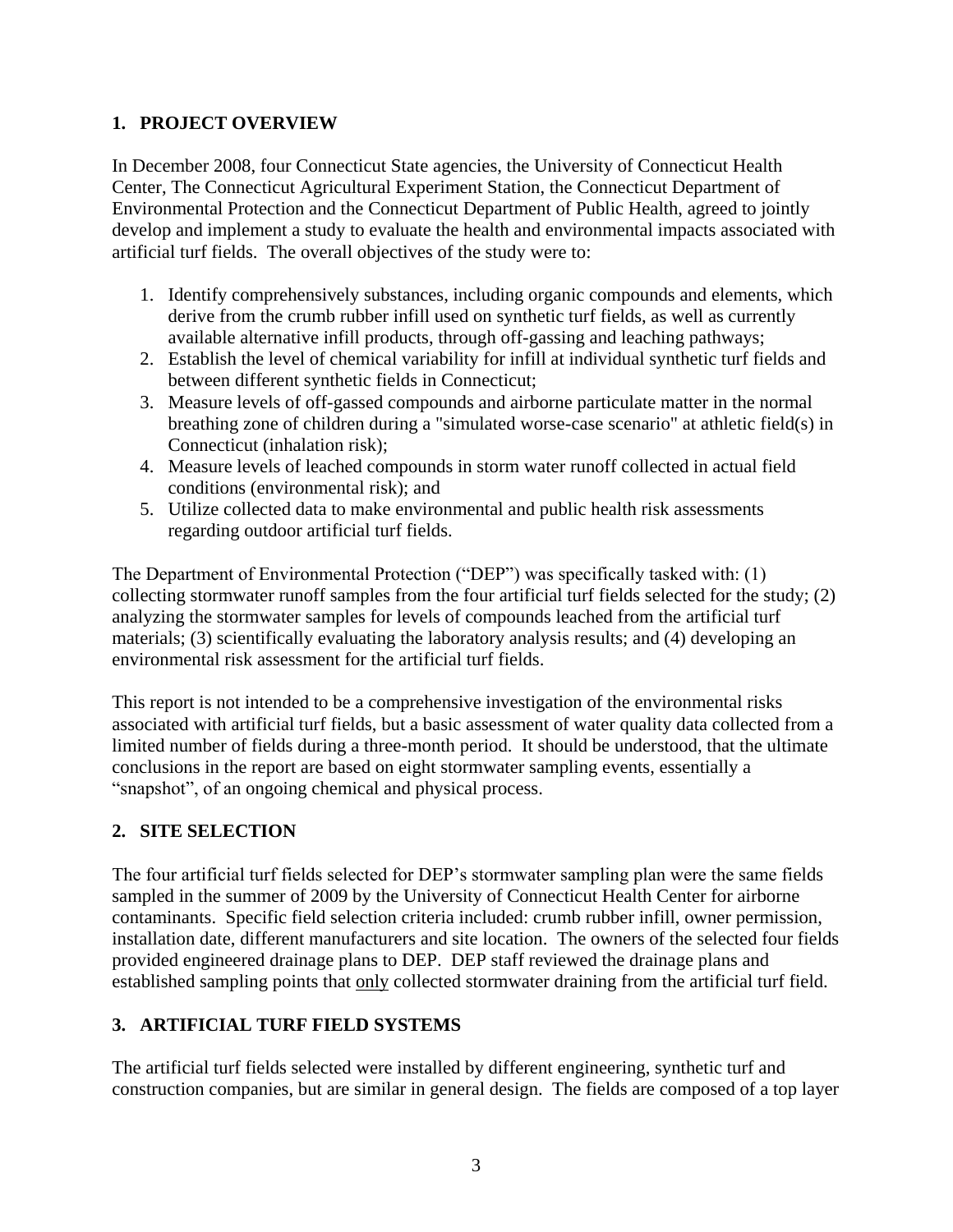of polyethylene or polypropylene grass fibers, with a crumb rubber (sometimes intermixed with sand) infill layer, and underlain by crushed stone/gravel with a piped drainage system (see Figures 1 and 2 below).



#### **Figure 1.**

**Figure 2.** (source: www.suncountrysystems.com/.../syntheticgrass.jpg)



Not typical or necessary for common Installation

The critical field component for this study is the infill layer, which includes crumb rubber materials produced from recycled tires. The infill layer can be composed of entirely styrenebutadiene rubber (SBR) granules, produced by ambient and/or cryogenic grinding process, or intermixed with quartz crystals (sand). The assumption for this study, and the sampling plan, is that precipitation lands on the surface of the artificial turf field, flows downward through the infill and rock/gravel layers, collects in the subsurface drain pipes and then ultimately discharges from the field. The artificial turf drainage pipes often discharge to existing subsurface drainage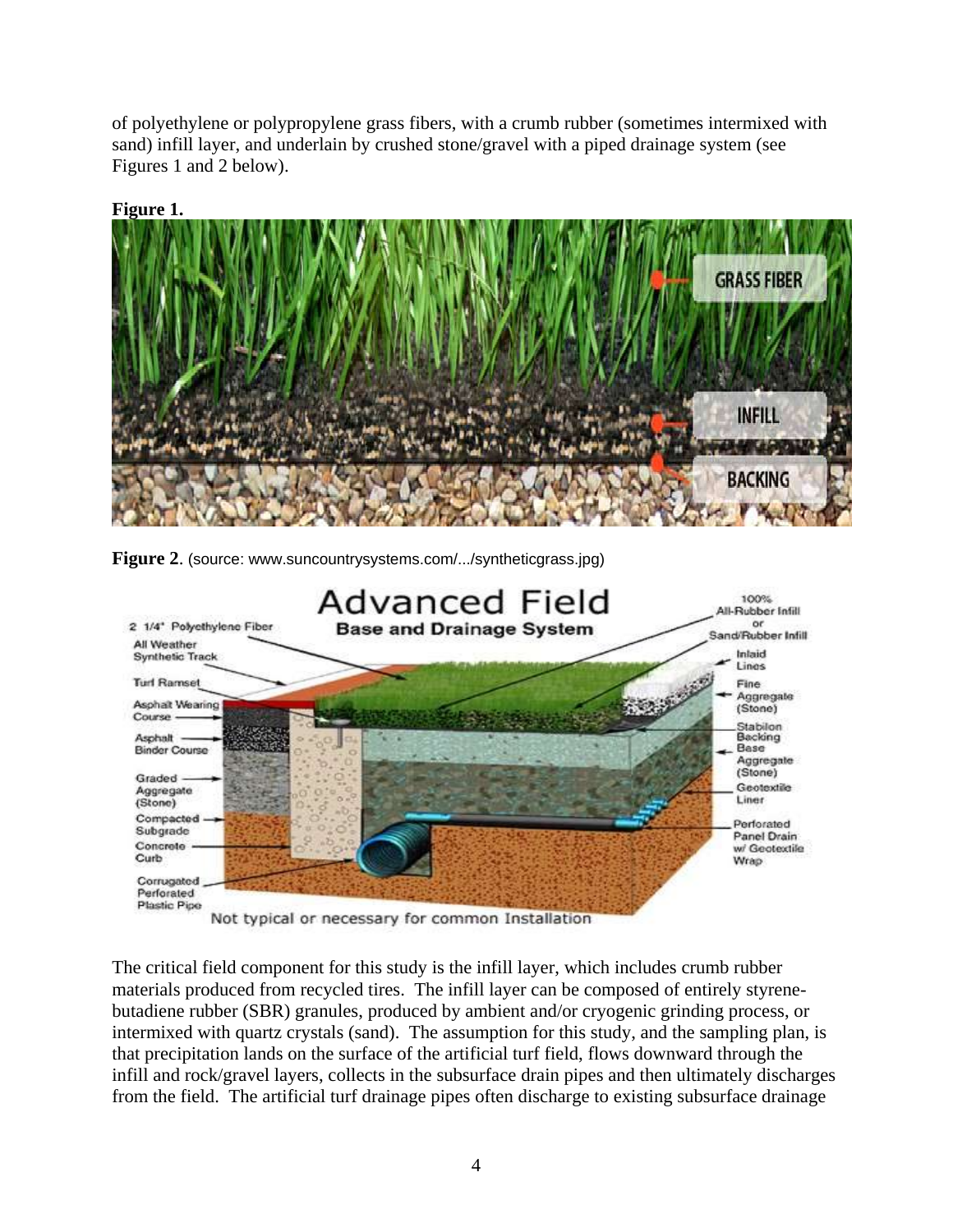systems at catch basin and/or manhole connections. The subsurface drainage pipes utilized under the fields can be solid or perforated.

#### **4. SAMPLING PROTOCOLS**

DEP staff reviewed EPA protocols and previous artificial turf leaching studies and established the following stormwater sampling plan:

- 1. Sampling Plan
	- a. One sampling station was established at each of the four artificial turf fields;
	- b. The sampling stations were located at a point where runoff was only from the artificial turf field;
	- c. The size of the drainage area (in square feet) to each sampling station was calculated;
	- d. Grab samples were collected and delivered to the laboratory by qualified individuals during the fall of 2009; and
	- e. Samples were analyzed by an EPA certified laboratory.
- 2. Storm Event Criteria
	- a. Samples were collected from discharges resulting from a storm event that was greater than 0.1 inch in magnitude and that occurred approximately 72 hours after any previous storm event of 0.1 inch or greater;
	- b. Grab samples were collected during the first 30 minutes of a storm event discharge, or as close thereto as possible, and were completed as soon as possible;
	- c. The following information was collected for the storm events monitored:
		- i. The date, temperature, time of the start of the discharge, time of sampling, and magnitude (in inches) of the storm event sampled; and
		- ii. The duration between the storm event sampled and the end of the previous measurable (greater than 0.1 inch rainfall) storm event.
- 3. Sampling Procedures
	- a. Grab sample collection, chain of custody and laboratory delivery were performed in accordance with the EPA NPDES Stormwater Sampling Guidance Document (EPA 833-B-92-001, 7/92); <http://www.epa.gov/npdes/pubs/owm0093.pdf>
	- b. Laboratory analysis of grab samples included the following:
		- i. Acute Toxicity 48 hour LC50 *Daphnia pulex* & 48 hour and 96 hour LC50 *Pimephales promelas* (EPA 821-R-02-012).
		- ii. EPA Method 130.1, Hardness, Total (mg/L as  $CaCO<sub>3</sub>$ )
		- iii. EPA Method 150.2, pH
		- iv. EPA Method 200.7, (Antimony, Arsenic, Barium, Cadmium, Chromium, Cobalt, Copper, Lead, Manganese, Mercury, Molybdenum, Nickel, Selenium, Thallium, Vanadium and Zinc)
		- v. EPA Method 624, Volatile Organic Compounds
		- vi. EPA Method 625, Semivolatile Organic Compounds (TIC's for Benzothiazole, Butylated hydroxyanisole (BHA), n-hexadecane and 4-(toctyl) phenol.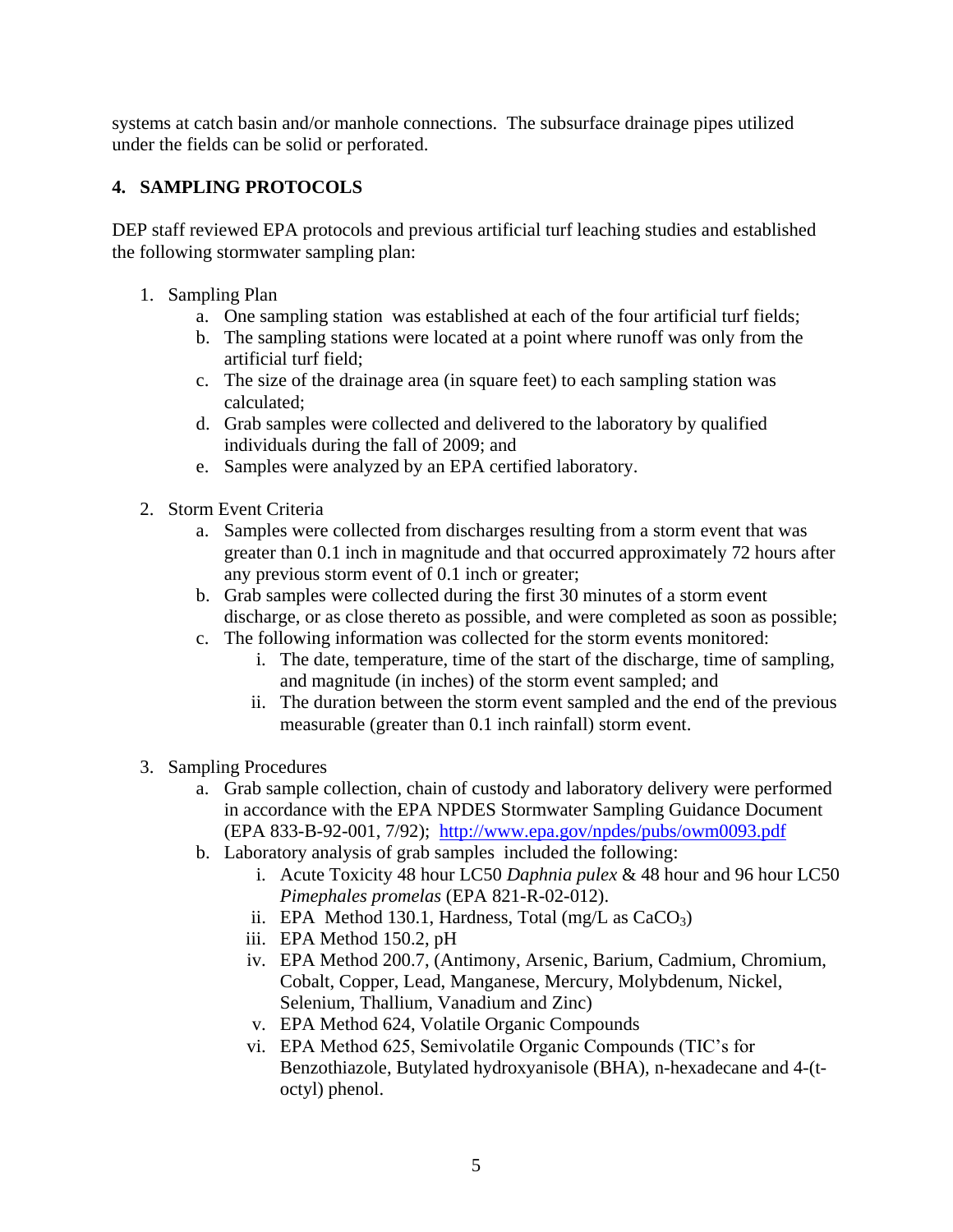#### **5. FIELD SAMPLING METHODS**

In September of 2009, the stormwater sampling plan was implemented at the four artificial turf fields: Field A, Field B and Field D all constructed in 2007; and Field C constructed in 2005. Stormwater samples were successfully collected from Fields A, C and D. Field B was visited during five precipitation events and no discharge from the established sampling station was observed. A total of eight stormwater samples were collected from Fields A, C and D between 9/11/09 and 12/3/09. Based on DEP staff observations, Fields B and C did not appear to regularly discharge runoff during or after precipitation events, while Fields A and D discharged during and after every precipitation event monitored. For the one sample collected from Field C, DEP staff was fortunate to experience an extremely hard (downpour) rain event that exceeded the infiltration rate of the perforated underdrain system. DEP staff reviewed the engineered drainage plans and determined that Fields B and C utilized perforated drainage pipes causing the stormwater to normally infiltrate into the soil beneath the fields. Fields A and D utilized solid drainage pipes, which discharge the stormwater to local drainage systems at the sites, similar to an impervious surface.

For each precipitation event, stormwater collected at the fields was sampled for total metals, hardness, pH, volatile organic compounds, semi-volatile organic compounds (including rubber Tentatively Identified Compounds found by The Connecticut Agricultural Experiment Station in a 2007 study), pesticides/ polychlorinated biphenyls (PCBs) and acute aquatic toxicity (48 hours for *Daphnia pulex* (Dp)and 96 hours for *Pimephales promelas*(Pp)). Stormwater samples were analyzed at the Connecticut Department of Public Health Laboratory, Environmental Chemistry Division, Inorganic Chemistry Section, 10 Clinton Street Hartford, CT 06106 for pH, Hardness and Total Metals; at Phoenix Environmental Laboratories, Inc. 587 East Middle Turnpike, Manchester, CT 06040 for volatile organic compounds, semi-volatile organic compounds, pesticides, PCBs; and at GZA GeoEnvironmental, Inc., 120 Mountain Avenue, Bloomfield, CT 06002 for acute toxicity. A summary of the tests performed on the samples collected are shown in Table A below.

| <b>Location</b> | <b>Date</b> | F <sub>d</sub> | Ha<br>rdness | <b>Metals</b> | olatiles | <b>Semivolatiles</b> | and<br>Pes<br>ticides<br>$\overline{\mathbf{v}}$<br><b>CBS</b> | Dp 48<br>hrs | <b>Aquatic Toxicity LC50</b><br>Pp 48<br>hrs | Pp 96<br>hrs. |
|-----------------|-------------|----------------|--------------|---------------|----------|----------------------|----------------------------------------------------------------|--------------|----------------------------------------------|---------------|
| <b>Field C</b>  | 9/11/09     |                |              |               |          |                      |                                                                |              |                                              |               |
| <b>Field A</b>  | 9/27/09     | $\mathcal{N}$  | V            |               |          |                      |                                                                |              |                                              |               |
| <b>Field A</b>  | 10/7/09     | $\Delta$       | ٦١           |               |          |                      |                                                                |              |                                              |               |
| <b>Field A</b>  | 10/18/09    | $\mathbf{v}$   |              |               |          |                      |                                                                |              |                                              |               |
| <b>Field D</b>  | 10/18/09    | V              |              |               |          |                      |                                                                |              |                                              |               |
| <b>Field D</b>  | 10/28/09    | $\mathbf v$    |              |               |          |                      |                                                                |              |                                              |               |
| <b>Field D</b>  | 11/20/09    | N              |              |               |          |                      |                                                                |              |                                              |               |
| <b>Field D</b>  | 12/3/09     |                |              |               |          |                      |                                                                |              |                                              |               |

Table A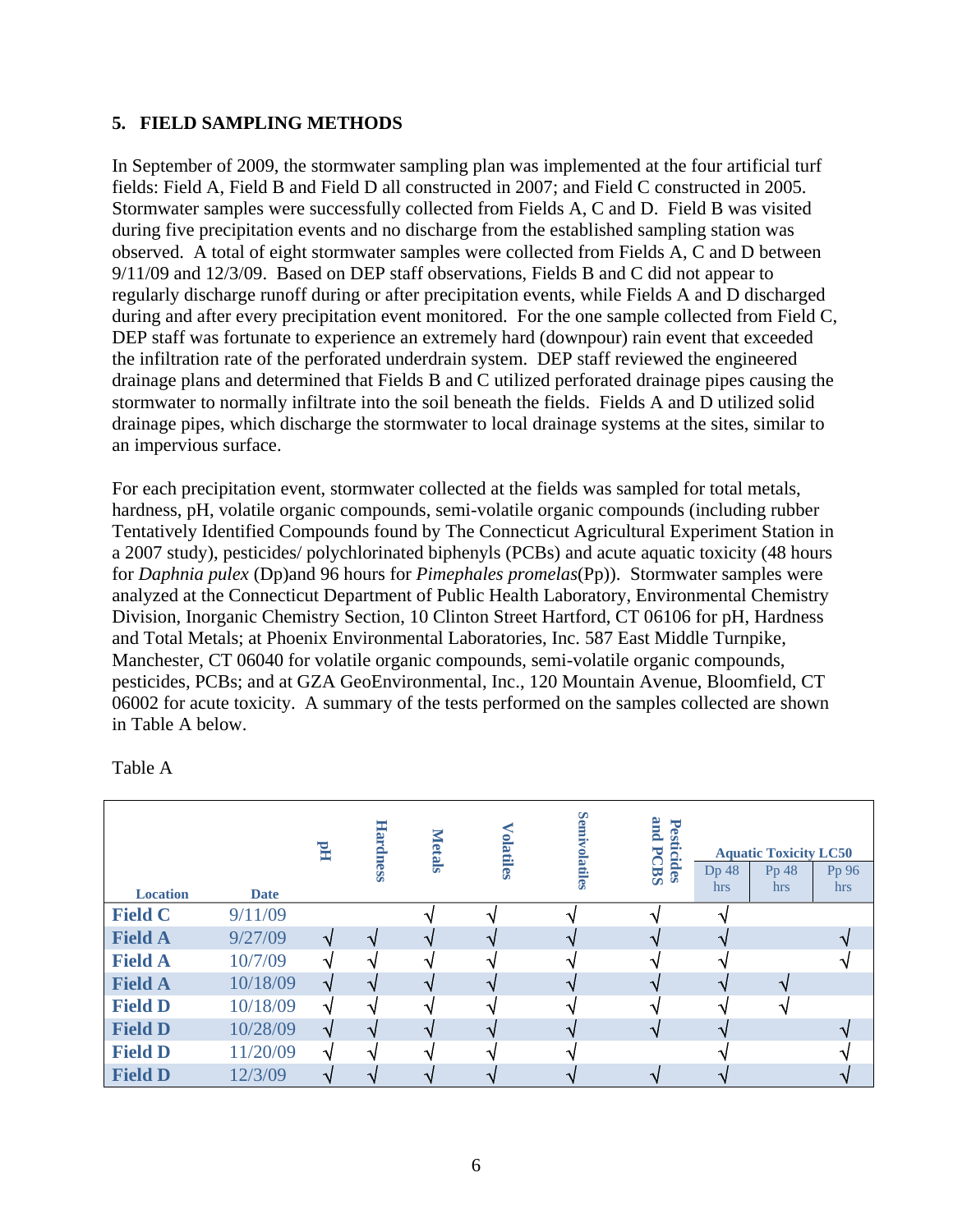#### **6. DEP STORMWATER SAMPLING RESULTS**

#### **a) Method 624/Method 625 and Tentatively Identified Compounds(TICs):**

No standard volatile or semi-volatile organic compounds were detected in any sample using the EPA 624 and 625 analytical methods. All samples were analyzed for non-standard semi-volatile organic compounds, including the following rubber compounds benzothiazole, butylated hydroxyanisole (BHA), n-hexadecane and 4-(t-octyl) phenol. The semi-volatile analysis detected the analytical peaks of twenty-two compounds, of which nine were tentatively identified (see Table B below). The concentrations of these compounds ranged from 1 ug/l to 150 ug/l. The grey columns in Table B correspond to the three stormwater samples determined to be acutely toxic. Table C details the aquatic toxicity information found for the other tentatively identified compounds listed in Table B.

#### **b) Pesticides and PCBs (Method 608)**

#### **Pesticides**

Pesticides were detected in the samples of stormwater collected on September 11, 2009 from Field C and on October 28, 2009 from Field D. DEET and heptachlor were detected at estimated concentrations of 6.9 ug/l and 0.18 ug/l, respectively. It is assumed that these substances were not derived from the artificial turf, but were a result of pesticide applications at the site.

#### **PCBs**

No PCBs were detected during the stormwater sampling events.

#### **c) pH, Hardness and Metals:**

The results from the pH, hardness and metals analysis conducted on the stormwater runoff from the fields are presented in the table below.

#### **pH**

The pH of the stormwater samples ranged from 6.6 to 8.0. The pH of stormwater in Connecticut is generally considered to be between 5.6 and 6.0. Based on this fact, the pH of the stormwater samples are more alkaline than expected. It is possible that the crushed stone used as a sub-base in the fields affected the pH of the stormwater as it drained through the field.

The pH alone does not exhibit toxic effects unless it falls below 5 or is higher than 10. However, metals are often more soluble and toxic at lower pH's. The observed neutral pH in the stormwater may have reduced the concentrations and toxicity of the metals leaching from the fields.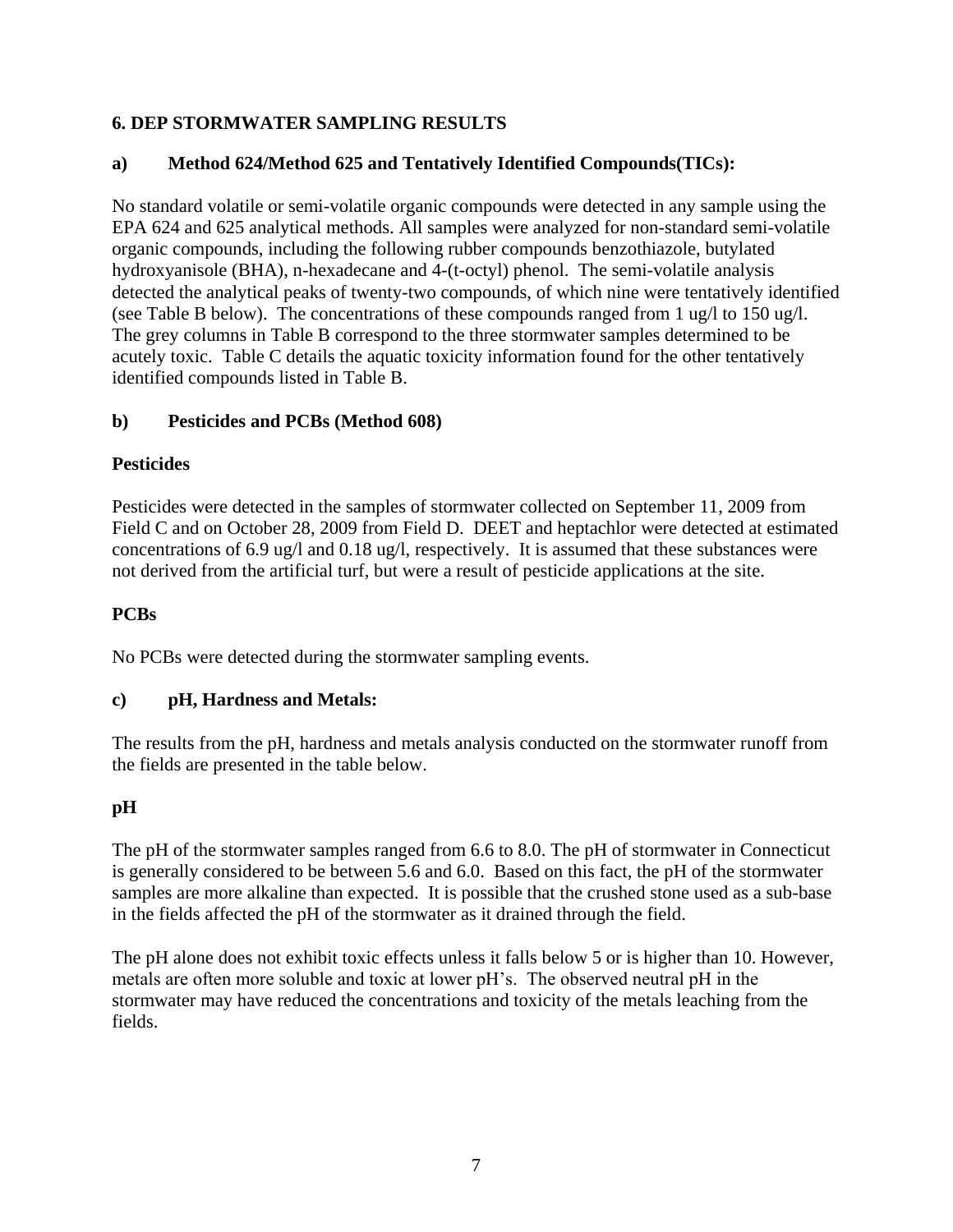| TABLE B                      |                                 |               |                |                |                |                |                |                |                |                |
|------------------------------|---------------------------------|---------------|----------------|----------------|----------------|----------------|----------------|----------------|----------------|----------------|
| <b>Location:</b>             |                                 |               | <b>Field C</b> | <b>Field A</b> | <b>Field A</b> | <b>Field A</b> | <b>Field D</b> | <b>Field D</b> | <b>Field D</b> | <b>Field D</b> |
| Sample #                     |                                 |               | $\mathbf{A}$   | B              | $\mathbf{C}$   | E.             | D              | F              | $\mathbf G$    | H              |
| <b>Sample date</b>           |                                 |               | 9/11/2009      | 9/27/2009      | 10/7/2009      | 10/18/2009     | 10/18/2009     | 10/28/2009     | 11/20/2009     | 12/3/2009      |
|                              | <b>Tentatively identified</b>   |               |                |                |                |                |                |                |                |                |
| <b>Parameter:</b>            | <b>Compounds</b>                | CAS#          |                |                |                |                |                |                |                |                |
| <b>Heptachlor</b>            |                                 |               |                |                |                |                | < 0.10         | 0.18           | <b>NT</b>      | < 0.05         |
| <b>Retention Times (min)</b> |                                 |               |                |                |                |                |                |                |                |                |
| 3.55                         |                                 |               | 6.2            |                |                |                |                |                |                |                |
| 5.04                         |                                 |               |                |                | 150            |                |                |                |                |                |
| 6.12                         |                                 |               | 4.3            |                |                |                |                |                |                |                |
| 6.63                         |                                 |               |                |                |                |                |                |                |                | 9.5            |
| 6.81                         |                                 |               |                |                | 4.1            |                |                |                |                |                |
| 6.83                         | 2- propyl-methyl pentanoic acid | 22632-59-3    |                |                | 14             | 6.6            |                |                |                |                |
| 6.85                         | Benzothiazole                   | $95 - 16 - 9$ |                | 1              | 4.9            |                |                |                |                |                |
| 6.88                         |                                 |               |                |                | 6.1            |                |                |                |                |                |
| 7.07                         |                                 |               |                |                |                |                |                |                | 5.1            |                |
| 7.08                         | methyl 2alpha -D-xylofuranoside | 32469-86-6    |                |                |                | 5.8            |                |                |                |                |
| 7.10                         | 2 ethyltetra hydro thiopene     | 1551-32-2     |                |                |                | 28             |                |                |                |                |
| 7.13                         | 4-methyl4-Heptanol              | 598-01-6      |                |                |                | 7.4            |                |                |                |                |
| 7.15                         | 2- butyl tetrathydrothiopene    | 1613-49-6     |                |                |                | 12             |                |                |                |                |
| 7.77                         |                                 |               |                |                |                |                |                |                |                | 10             |
| 7.96                         |                                 |               |                |                |                |                |                | 6.6            |                |                |
| 8.13                         |                                 |               |                |                | 7.4            |                |                |                |                |                |
| 8.23                         |                                 |               |                |                |                |                |                |                | $\overline{7}$ |                |
|                              | Benzamide, N-N- diethyl-3-      |               |                |                |                |                |                |                |                |                |
| 9.48                         | methyl                          | 134-62-3      | 6.9            |                |                |                |                |                |                |                |
| 9.56                         | 2(3H)- Benzo thiazolone         | 934-34-9      |                |                | 5.7            |                |                |                |                |                |
| 10.28                        |                                 |               |                |                |                | 4.1            |                |                |                |                |
| 12.60                        | 2-2-7 trimethyl-3-Octyne        | 55402-13-6    |                |                |                |                | 4.5            |                |                |                |
|                              |                                 |               |                |                |                |                |                |                |                |                |
| 16.88                        |                                 |               | 8.4            |                |                |                |                |                |                |                |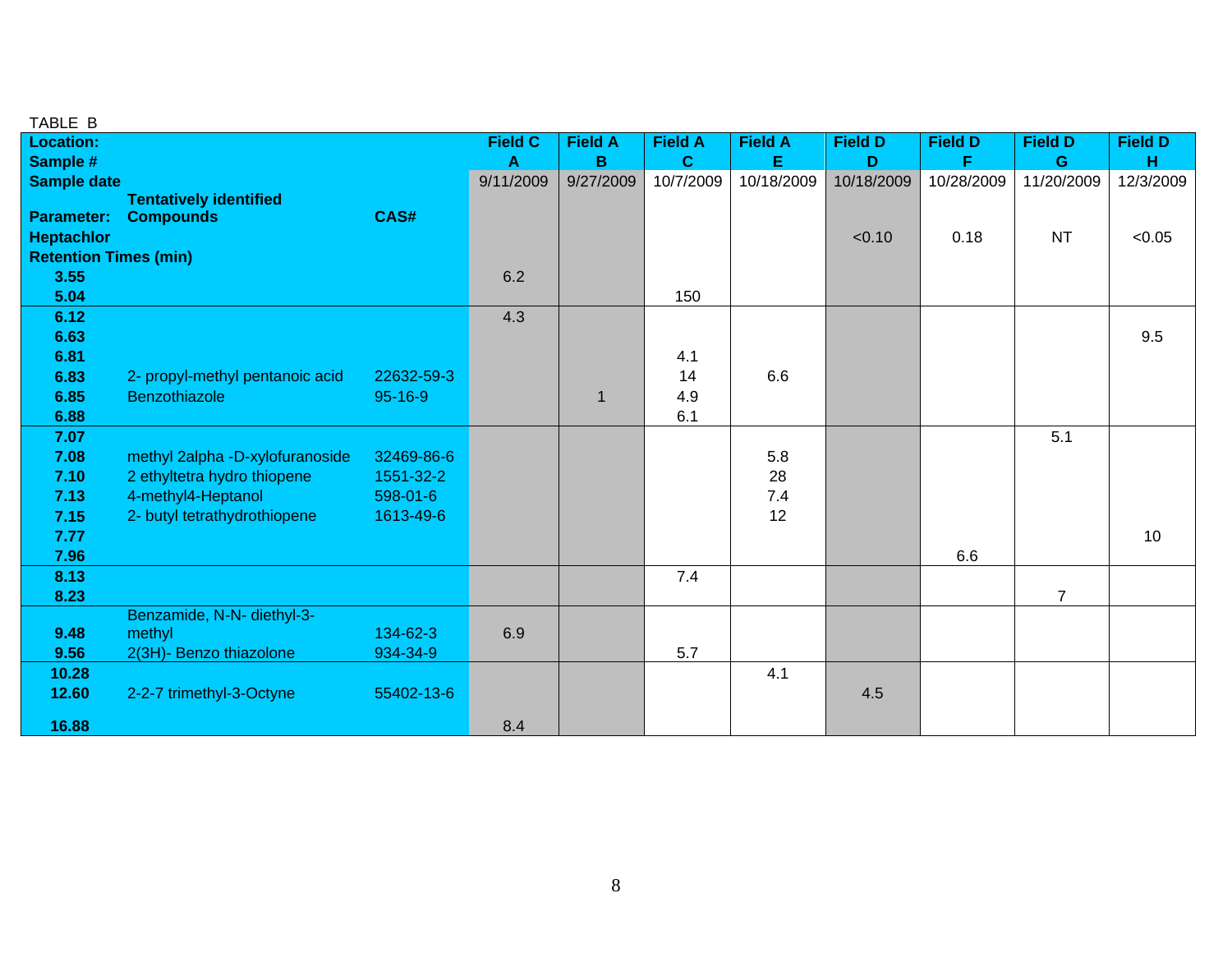#### TABLE C

| <b>Location:</b><br>Sample #                                                                 |                                                                                                                      |                                                  | <b>Max</b><br><b>Concentration</b>         | <b>Location</b>                 | <b>Acute</b><br><b>Water</b><br><b>Quality</b><br><b>Criteria</b> | <b>Chronic</b><br><b>Water</b><br><b>Quality</b><br><b>Criteria</b> | <b>Comments</b>                                                 |
|----------------------------------------------------------------------------------------------|----------------------------------------------------------------------------------------------------------------------|--------------------------------------------------|--------------------------------------------|---------------------------------|-------------------------------------------------------------------|---------------------------------------------------------------------|-----------------------------------------------------------------|
| <b>Sample date</b><br><b>Parameter:</b><br><b>Heptachlor</b><br><b>Retention Times (min)</b> | <b>Tenatively identifeid</b><br><b>Compounds</b>                                                                     | CAS#                                             | 0.18                                       | D                               | 0.26                                                              | .0038                                                               | <b>CT WQS 2002</b>                                              |
| 3.55<br>5.04                                                                                 |                                                                                                                      |                                                  | 6.2<br>150                                 | Α<br>A                          |                                                                   |                                                                     |                                                                 |
| 6.12<br>6.63<br>6.81<br>6.83<br>6.85<br>6.88                                                 | 2- propyl-methyl pentanoic acid<br>Benzothiazole                                                                     | 22632-59-3<br>$95 - 16 - 9$                      | 4.3<br>9.5<br>4.1<br>14<br>4.9<br>6.1      | D<br>A<br>A<br>Α<br>А           | 2812.5                                                            | 312.5                                                               | Toxicity info on pentanoic acid tier 2<br>One data point tier 2 |
| 7.07<br>7.08<br>7.10<br>7.13<br>7.15<br>7.77<br>7.96                                         | methyl 2alpha -D-xylofuranoside<br>2 ethyltetra hydro thiopene<br>4-methyl4-Heptanol<br>2- butyl tetrathydrothiopene | 32469-86-6<br>1551-32-2<br>598-01-6<br>1613-49-6 | 5.1<br>5.8<br>28<br>7.4<br>12<br>10<br>6.6 | D<br>A<br>A<br>A<br>A<br>D<br>D |                                                                   |                                                                     | No data<br>No data<br>No data on Heptanol either<br>No data     |
| 8.13                                                                                         |                                                                                                                      |                                                  | 7.4                                        | A<br>D                          |                                                                   |                                                                     |                                                                 |
| 8.23<br>9.48<br>9.56                                                                         | Benzamide, N-N- diethyl-3-<br>methyl<br>2(3H)- Benzo thiazolone                                                      | 134-62-3<br>934-34-9                             | $\overline{7}$<br>6.9<br>5.7               | $\overline{C}$<br>Α             | 89.3<br>47.3                                                      | 9.9<br>8.1                                                          | DEET tier 2<br>Different CAS # 149304 tier 2                    |
| 10.28<br>12.60<br>16.88                                                                      | 2-2-7 trimethyl-3-Octyne                                                                                             | 55402-13-6                                       | 4.1<br>4.5<br>8.4                          | A<br>D                          |                                                                   |                                                                     | No data                                                         |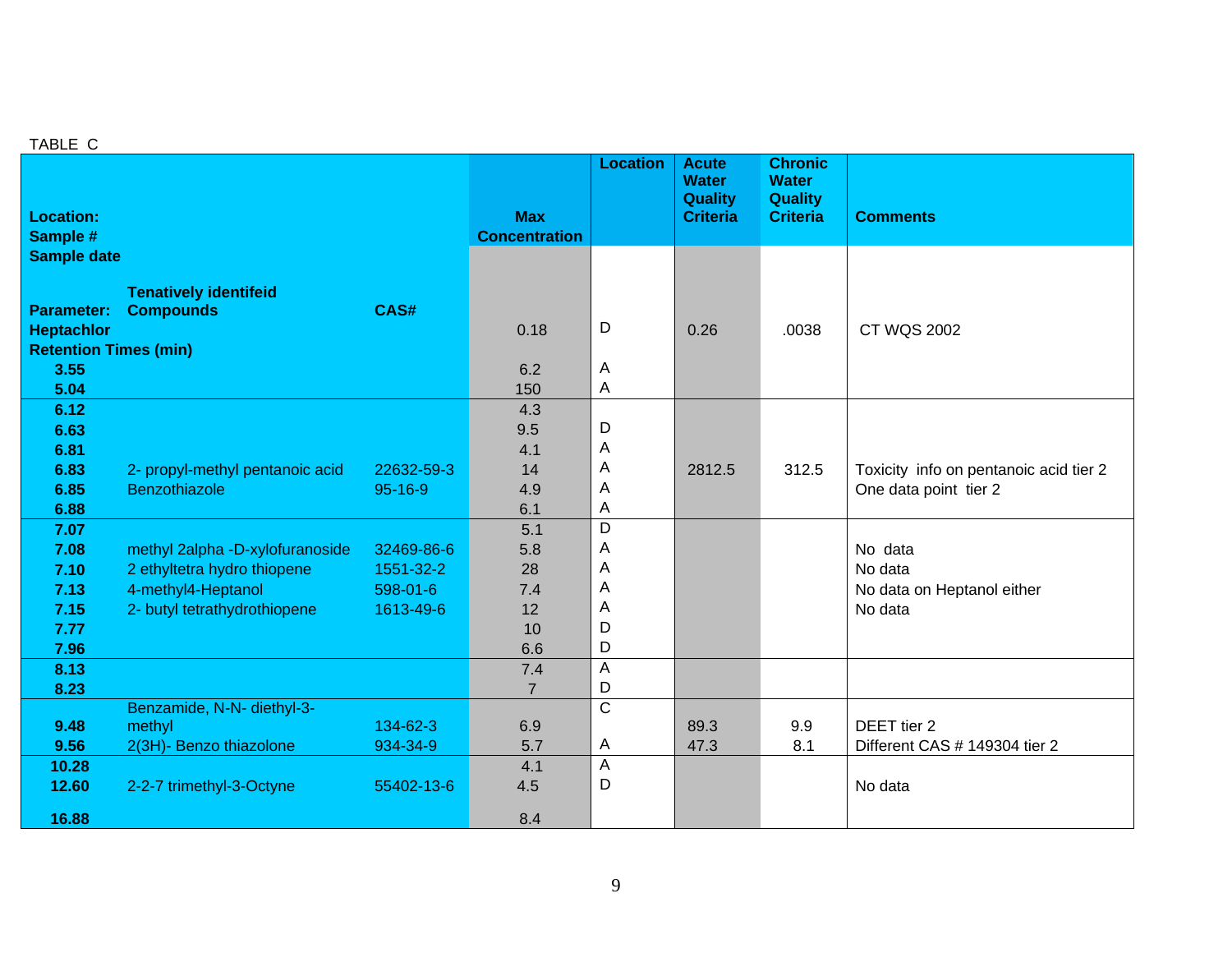#### **Hardness**

The hardness of the stormwater samples ranged from 8 to 59 mg/L. Hardness in the range of 0 to 60 mg/L is generally termed "soft". Hardness can also influence the toxicity of metals; the greater the hardness, the less toxic the metals. It is not expected that the observed hardness had much effect on metal concentrations in the stormwater.

#### **Metals**

The metal parameters which had results reported above the detection limit are listed in Table C below. Silver, molybdenum, thallium and beryllium were analyzed but were below the detection limit for every sample. In Table C, the values bolded and underlined exceed Connecticut's acute aquatic life criteria. Metal concentrations in excess of the acute aquatic life criteria for more than one hour could cause mortality to the more sensitive organisms in the receiving surface waters. The values bolded meet or exceed Connecticut's chronic aquatic life criteria. Average metal concentrations which exceed the chronic life criteria for more than 4 continuous days are expected to impact the ability of organisms to survive, reproduce or grow. EPA recommends that neither of these criteria be exceeded more than once in three years (EPA TSD EPA/505/2- 90-001). The samples highlighted in grey also exhibited acute toxicity. Since stormwater is an intermittent discharge, the acute criteria for aquatic toxicity are more applicable. A review of the data indicates that only zinc consistently violates the acute criteria.

| <b>Location</b>        | <b>Sample</b><br># | <b>Sample</b><br>date | pH           | <b>Hardness</b> | <b>Conductivity</b> | Cu<br>ug/l     | Zn<br>ug/l       | Ba<br>ug/l     | Fe<br>ug/l | <b>AI</b><br>ug/l | $\mathbf{V}$<br>ug/l |
|------------------------|--------------------|-----------------------|--------------|-----------------|---------------------|----------------|------------------|----------------|------------|-------------------|----------------------|
|                        |                    |                       |              |                 |                     |                |                  |                |            |                   |                      |
| <b>Field C</b><br>2005 | A                  | 9/11/09               | 6.6          | <b>NA</b>       | 18                  | $\overline{4}$ | 150              | $\overline{4}$ | 320        | 210               | 40                   |
| <b>Field A</b><br>2007 | $\mathbf B$        | 9/27/09               | 6.6          | 8               | 20                  | 1.5            | <u>130</u>       | 1.5            | 20         | 25                | 1.5                  |
| <b>Field A</b><br>2007 | C                  | 10/7/09               | 7.5          | 29              | 65                  | 1.5            | 10               | 6              | 50         | 160               | 5                    |
| <b>Field A</b><br>2007 | E                  | 10/18/09              | 7.5          | 39              | 86                  | 1.5            | 20               | $\overline{7}$ | 20         | 60                | 1.5                  |
| <b>Field D</b><br>2007 | D                  | 10/18/09              | 7.6          | 53              | 130                 | 5              | 260              | 220            | 170        | 120               | $6\phantom{1}$       |
| <b>Field D</b><br>2007 | F                  | 10/28/09              | 7.9          | 59              | 157                 | 4              | 50               | 8              | 80         | 80                | 8                    |
| <b>Field D</b><br>2007 | G                  | 11/20/09              | 8            | 56              | 153                 | 4              | 30               | $\overline{7}$ | 160        | 110               | 9                    |
| <b>Field D</b><br>2007 | н                  | 12/3/09               | 8            | 58              | 147                 | 4              | 20               | 5              | 170        | 100               | 8                    |
|                        |                    |                       |              |                 |                     |                |                  |                |            |                   |                      |
|                        |                    | acute<br>standard     | < 5.0<br>>10 |                 |                     | 14.3           | $\underline{65}$ | 2000           |            | <b>780</b>        | <u>150</u>           |
|                        |                    | chronic<br>standard   | < 5.0<br>>10 |                 |                     | 4.8            | 65               | 220            | 1000       | 87                | 44                   |

#### TABLE D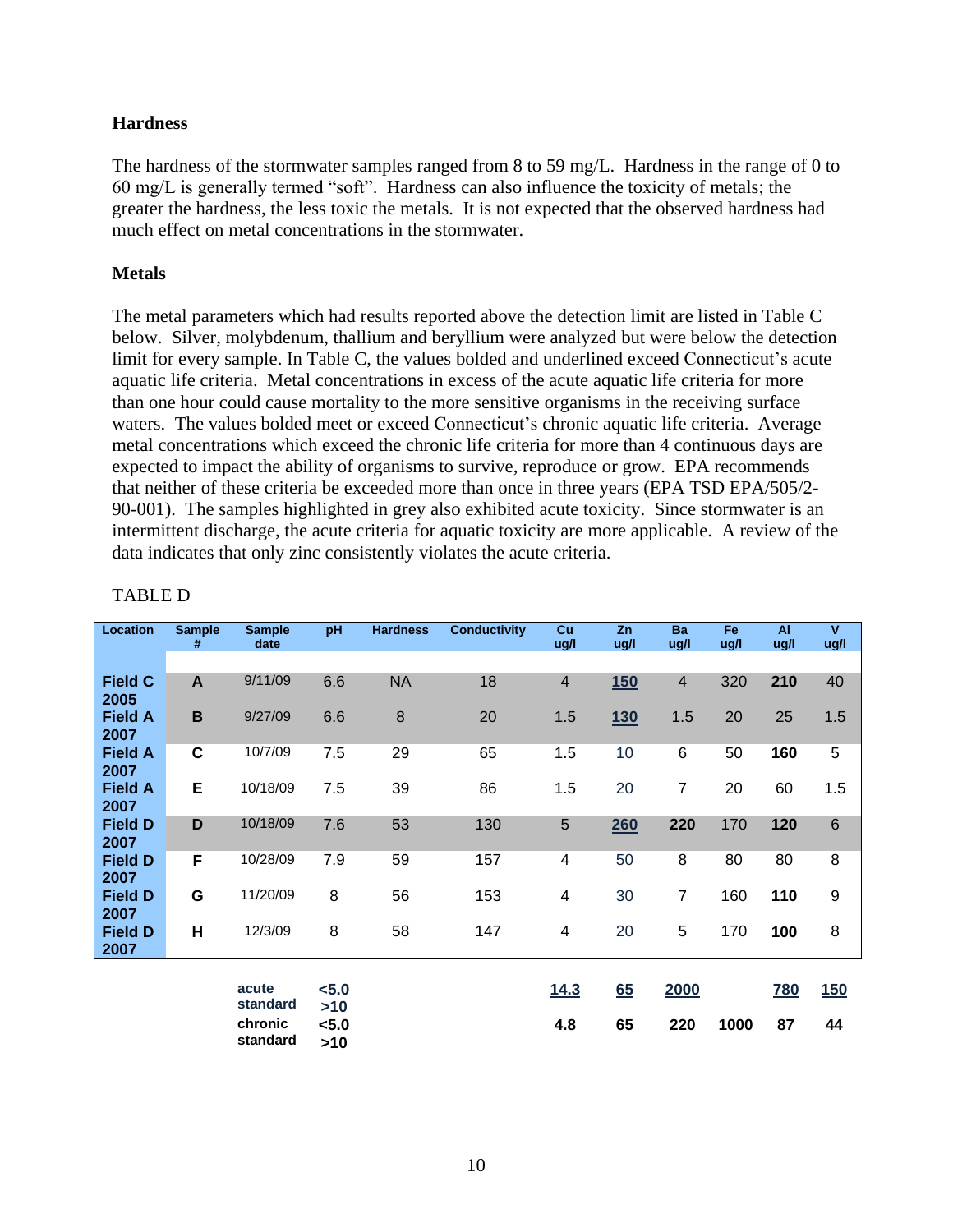#### **d) Aquatic Toxicity**

The toxicity tests conducted on the stormwater measured both an LC50 value (the concentration of stormwater that is lethal to 50% of the test organisms) and an NOAEL (No Observable Acute Effect Level, the concentration of stormwater where no acute toxicity is observed). Toxicity tests conducted on the samples of stormwater collected indicate that 3 out of 8 sampling events were acutely toxic. Acute toxicity is observed when there is less than 90% survival of the test organisms in the undiluted effluent. The frequency of occurrence for acute toxicity was at least one sample per field. Where both *Pimephales promelas*(Pp) and *Daphnia pulex*(Dp) toxicity tests were conducted, the fathead minnow (*Pimephales promelas*) seemed to be slightly more sensitive to the contaminants in the stormwater discharge. Due to laboratory issues, the test duration for the fish, *Pimephales promelas*, for the October 18, 2009 Field A and Field D samples was limited to only 48 hours. If the test duration was extended to 96 hours, both samples could have had an LC50 value less than the 100% reported. The results for the aquatic toxicity testing conducted are shown in Table E below.

|                        | <b>Sample</b>    | <b>Sample</b> | Dp %<br><b>Surv</b> |         | Dp           | <b>Pp %</b><br><b>Surv in</b> |           | Pp           |
|------------------------|------------------|---------------|---------------------|---------|--------------|-------------------------------|-----------|--------------|
| <b>Location:</b>       | #                | date          | 100%                | Dp LC50 | <b>NOAEL</b> | 100%                          | Pp LC50   | <b>NOAEL</b> |
|                        |                  |               |                     |         |              |                               |           |              |
| <b>Field C</b>         |                  |               |                     |         |              |                               |           |              |
| 2005                   | $\boldsymbol{A}$ | 9/11/2009     | 65.0                | >100    | 12.5         | <b>NT</b>                     | <b>NT</b> | <b>NT</b>    |
| <b>Field A</b><br>2007 | $\boldsymbol{B}$ | 9/27/2009     | 70.0                | >100    | 50           | 45                            | 93.89     | 50           |
| <b>Field A</b>         |                  |               |                     |         |              |                               |           |              |
| 2007                   | $\mathbf c$      | 10/7/2009     | 100.0               | >100    | 100          | 100                           | >100      | 100          |
| <b>Field A</b>         |                  |               |                     |         |              |                               |           |              |
| 2007                   | E                | 10/18/2009    | 100.0               | >100    | 100          | 96                            | >100      | 100          |
| <b>Field D</b>         |                  |               |                     |         |              |                               |           |              |
| 2007                   | D                | 10/18/2009    | 70.0                | >100    | 6.25         | 50                            | 100       | 25           |
| <b>Field D</b>         |                  |               |                     |         |              |                               |           |              |
| 2007                   | F                | 10/28/2009    | 100.0               | >100    | 100          | 95                            | >100      | 100          |
| <b>Field D</b>         |                  |               |                     |         |              |                               |           |              |
| 2007                   | G                | 11/20/2009    | 100.0               | >100    | 100          | 100.0                         | >100      | 100          |
| <b>Field D</b>         |                  |               |                     |         |              |                               |           |              |
| 2007                   | H                | 12/3/2009     | 100.0               | >100    | 100          | 95                            | >100      | 100          |
|                        |                  | acutely       |                     |         |              |                               |           |              |
|                        |                  | toxic         |                     |         |              |                               |           |              |

TABLE E

#### **7. CAES LABORATORY HEADSPACE AND LEACHING RESULTS**

The CAES performed both headspace (off-gassing) and SPLP (Standard Precipitation Leaching Procedure) evaluations on seventeen samples of crumb rubber materials used as infill for artificial turf fields. These studies indicated the primary contaminants likely to be found in the stormwater coming from these sites. Organic compounds were identified by head space analysis, with results shown in Table F below. The other organic compounds detected from the crumb rubber infill, but not quantified in the analysis, included hexadecane, fluoranthene, phenanthrene and pyrene.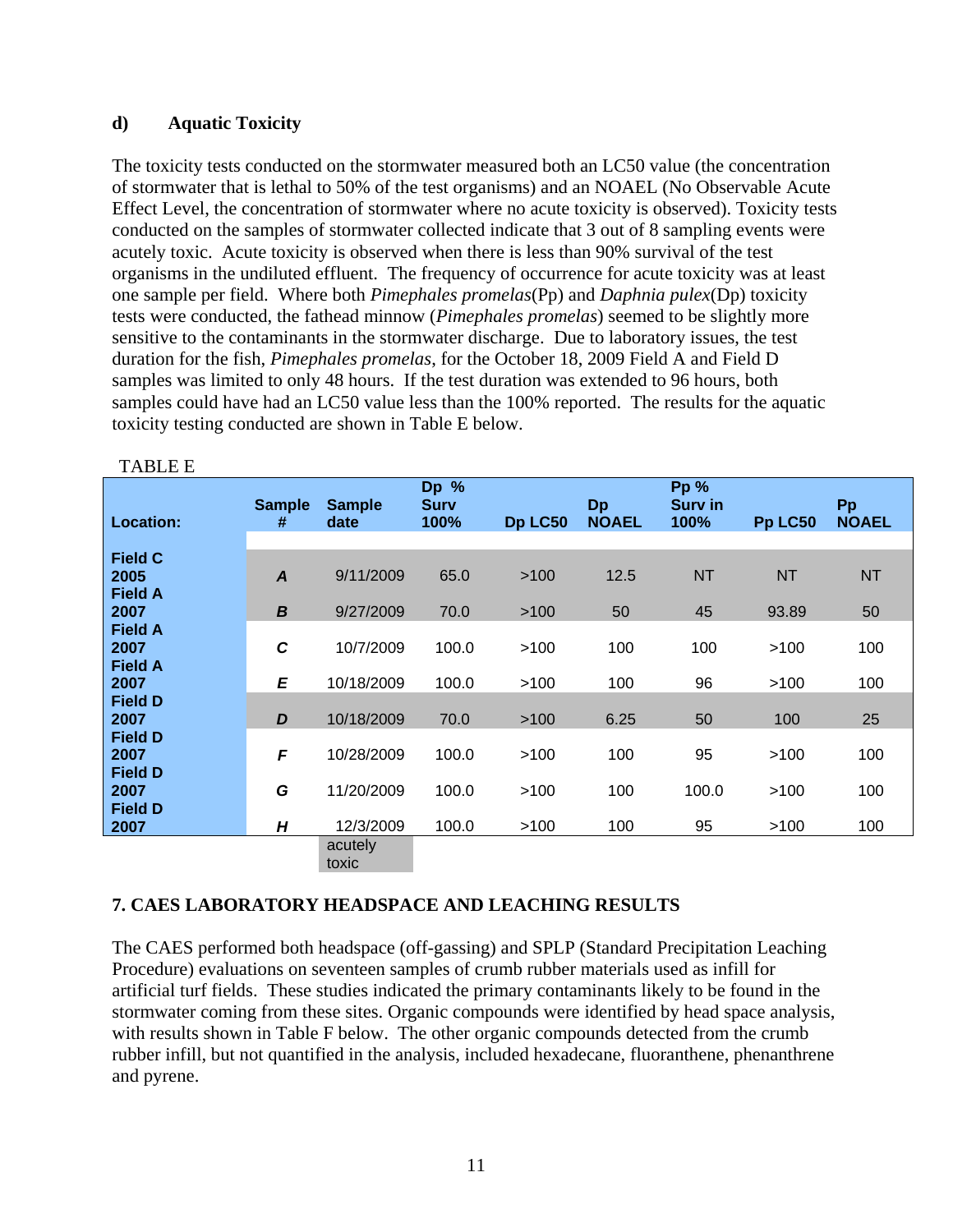| <b>DEP</b><br><b>Sample ID</b> | 1-methyl<br>naphthalene | 2-methyl<br>naphthalene | $4-(t-octyl)-$<br>phenol | benzothiazole | butylated<br>hydroxytoluene | naphthalene | butylated<br>hydroxyanisole |
|--------------------------------|-------------------------|-------------------------|--------------------------|---------------|-----------------------------|-------------|-----------------------------|
| A1001                          | 0.13                    | 0.19                    | 0.28                     | 3.98          | n.d.                        | 0.42        | 0.50                        |
| A1002                          | 0.11                    | 0.15                    | 0.31                     | 5.59          | n.d.                        | 0.31        | 0.61                        |
| A1003                          | 0.03                    | 0.07                    | 0.19                     | 8.67          | n.d.                        | 0.10        | 0.68                        |
| A1004                          | 0.04                    | 0.07                    | 0.31                     | 6.52          | 0.15                        | 0.16        | 0.69                        |
| A <sub>1005</sub>              | 0.08                    | 0.09                    | 0.23                     | 2.35          | 0.09                        | 0.23        | 0.46                        |
| A1006                          | 0.08                    | 0.14                    | 0.31                     | 4.89          | 0.12                        | 0.23        | 0.75                        |
| A1007                          | 0.13                    | 0.20                    | 0.52                     | 3.50          | n.d.                        | 0.23        | 0.69                        |
| A1008                          | 0.06                    | 0.10                    | 0.18                     | 1.93          | n.d.                        | 0.22        | 0.43                        |
| A1009                          | 0.03                    | 0.06                    | 0.13                     | 2.89          | 0.13                        | 0.08        | 0.50                        |
| A1010                          | 0.07                    | 0.11                    | 0.22                     | 4.91          | 0.13                        | 0.20        | 0.64                        |
| A1011                          | 0.04                    | 0.06                    | 0.30                     | 3.94          | 0.16                        | 0.11        | 0.62                        |
| A1012                          | 0.08                    | 0.14                    | 0.46                     | 2.70          | 0.13                        | 0.28        | 0.64                        |
| A <sub>1013</sub>              | 0.09                    | 0.12                    | 0.45                     | 4.45          | n.d.                        | 0.30        | 0.65                        |
| A1014                          | 0.10                    | 0.15                    | 0.49                     | 4.25          | n.d.                        | 0.31        | 0.65                        |
| B <sub>1002</sub>              | n.d.                    | n.d.                    | 0.43                     | 1.21          | 0.67                        | 0.09        | 0.36                        |
| B <sub>1009</sub>              | n.d.                    | n.d.                    | 0.07                     | 1.29          | 0.48                        | 0.06        | 0.35                        |
| B <sub>1010</sub>              | n.d.                    | n.d.                    | 0.06                     | 1.03          | 0.40                        | 0.05        | 0.34                        |

TABLE F. (Table 2. From CAES 2009) Concentration (ng /ml) of Volatile Compounds in Headspace Over Crumb Rubber Samples Analyzed at CAES (average of two analyses per sample)

CAES also performed simulated weathering experiments on the crumb rubber samples to determine trends in organic compound emissions over time. The weathering test results show that, except for 4-(t-octyl)-phenol, all other detected volatile compounds significantly decreased in concentration after only 20 days of outdoor exposure. By the end of the eight week study, benzothiazole, butylated hydroxanisole and 4-(t-octyl)-phenol were detected at the highest concentrations. The results are shown in Table G. below.

| TABLE G: (Table 9 from CAES, 2009) Concentrations (ng /ml) of Volatile Compounds in   |  |
|---------------------------------------------------------------------------------------|--|
| Headspace Over Crumb Rubber Samples Aged at CAES (average of two analyses per sample) |  |

| <b>Sample</b><br>ID<br>l (week) | benzothiazole | 1-methyl<br>naththalene | 2-methyl<br>naphthalene | naphthalene | $4-(t-octyl)$ -<br>phenol | butylated<br>hydroxyanisole |
|---------------------------------|---------------|-------------------------|-------------------------|-------------|---------------------------|-----------------------------|
| T0                              | 3.75          | 0.12                    | 0.24                    | 0.40        | 0.35                      | 0.77                        |
| T <sub>1</sub>                  | 1.95          | 0.05                    | 0.09                    | 0.12        | 0.28                      | 0.45                        |
| T <sub>2</sub>                  | 0.97          | 0.04                    | 0.06                    | 0.06        | 0.31                      | 0.40                        |
| T3                              | 1.56          | 0.04                    | 0.07                    | 0.08        | 0.31                      | 0.44                        |
| T <sub>4</sub>                  | 1.77          | 0.04                    | 0.08                    | 0.08        | 0.30                      | 0.43                        |
| T <sub>5</sub>                  | 1.59          | 0.05                    | 0.07                    | 0.10        | 0.30                      | 0.48                        |
| T6                              | 1.20          | 0.04                    | 0.06                    | 0.05        | 0.25                      | 0.36                        |
| T7                              | 0.99          | 0.04                    | 0.06                    | 0.04        | 0.24                      | 0.33                        |
| T8                              | 1.17          | 0.05                    | 0.05                    | 0.06        | 0.23                      | 0.41                        |

CAES also performed an SPLP test on the same seventeen samples of the crumb rubber infill material. The resulting leachate was then analyzed for metals and organic compounds. Based on communications with CAES, the leachate contained the same organic compounds that were identified in the head space analyses, however, only benzothiazole concentrations were estimated for the test. A summary of compounds detected and their concentrations are listed in Table H below. Based on these results, the predominant contaminant leaching from artificial turf fields is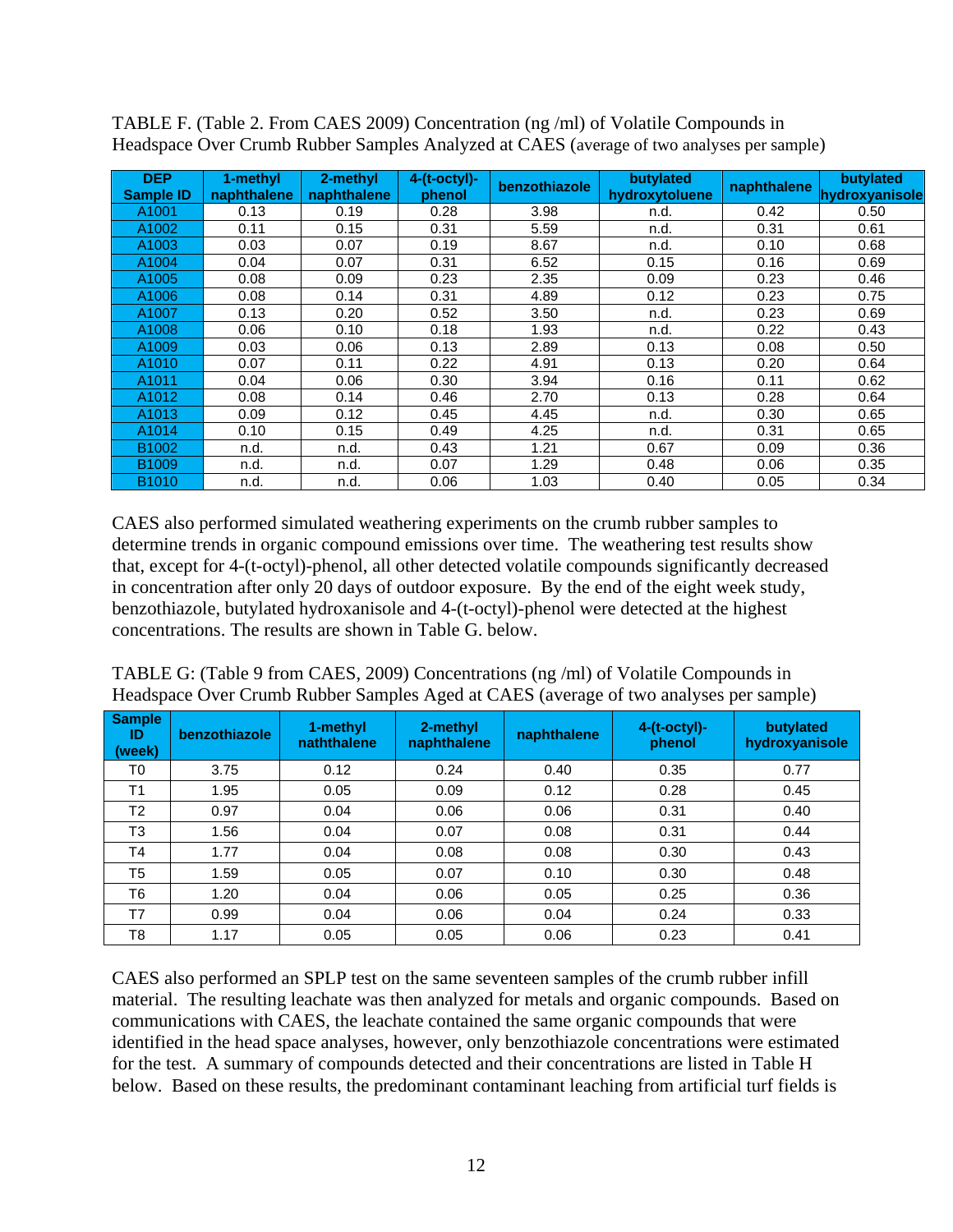zinc, followed by barium, manganese and lead. It should be noted some metals associated with tires and rubber products were not analyzed in this experiment, such as iron and vanadium.

In Table H, the values which exceed Connecticut's acute aquatic life criteria are highlighted in yellow. The summary shows that zinc is present in the leachate at concentrations about 500 times greater than the toxicity criteria. The leachate study indicates that there is a high potential for the artificial turf to leach acutely toxic levels of metals especially copper and zinc. Certain samples of crumb rubber also leached acutely toxic levels of cadmium, barium, manganese and lead.

|                  | <b>Benzothiazole</b> | Cr    | Mn      | Ni    | Cu     | <b>Zn</b> | As    | $_{\rm Cd}$ | Ba     | Pb               |
|------------------|----------------------|-------|---------|-------|--------|-----------|-------|-------------|--------|------------------|
| ug/l             |                      |       |         |       |        |           |       |             |        |                  |
| average          | 0.153                | 6.24  | 263.16  | 19.88 | 22.31  | 34170.5   | 3.35  | 1.60        | 313.88 | 11.57            |
| 80 <sup>th</sup> | 0.209                | 11.28 | 348.45  | 27.48 | 20.41  | 50269.8   | 1.50  | 0.50        | 463.62 | 7.77             |
| <b>Max</b>       | 0.268                | 31.47 | 1443.19 | 57.15 | 143.32 | 71535.5   | 27.94 | 17.01       | 502.91 | 69.90            |
|                  |                      |       |         |       |        |           |       |             |        |                  |
| <b>Acute</b>     | 21333.000            | 323   | 616     | 260.5 | 14.3   | 65        | 340   | 2.02        | 2000   | 30               |
| <b>Chronic</b>   | 3200.000             | 42    |         | 28.9  | 4.8    | 65        | 150   | 1.35        | 220    | 1.2 <sub>1</sub> |

#### TABLE H

#### **8. DISCUSSION**

#### **a) Potential Contaminants**

The analyses performed on the stormwater samples were focused on compounds previously documented to leach from crumb rubber material derived from recycled tires, primarily volatile organic compounds, semi-volatile organic compounds and metals. The stormwater samples were also assessed for whole effluent toxicity. Other potential parameters of concern in the stormwater were identified from the results of the CAES off-gassing and leaching laboratory studies performed on the crumb rubber material.

#### **b) Organic compounds**

The stormwater generated at the artificial turf sites did not include many readily identifiable, volatile or semi-volatile organic compounds, as evidenced by no detections using EPA Methods 625 and 624. Additional semi-volatile compound investigations were performed on the stormwater samples, resulting in nine tentatively identified compounds and thirteen unidentified chromatograph peaks. Benzothiazole, which CAES also detected in their leaching analysis, was identified in the September 27 and October 7, 2009 samples from Field A at concentrations of 1 and 4.9 ug/l, respectively. Of the compounds that were tentatively identified such as benzothiazole, pentanoic acid, and thiopenes, none of these compounds are considered particularly toxic to aquatic organisms at the estimated concentrations.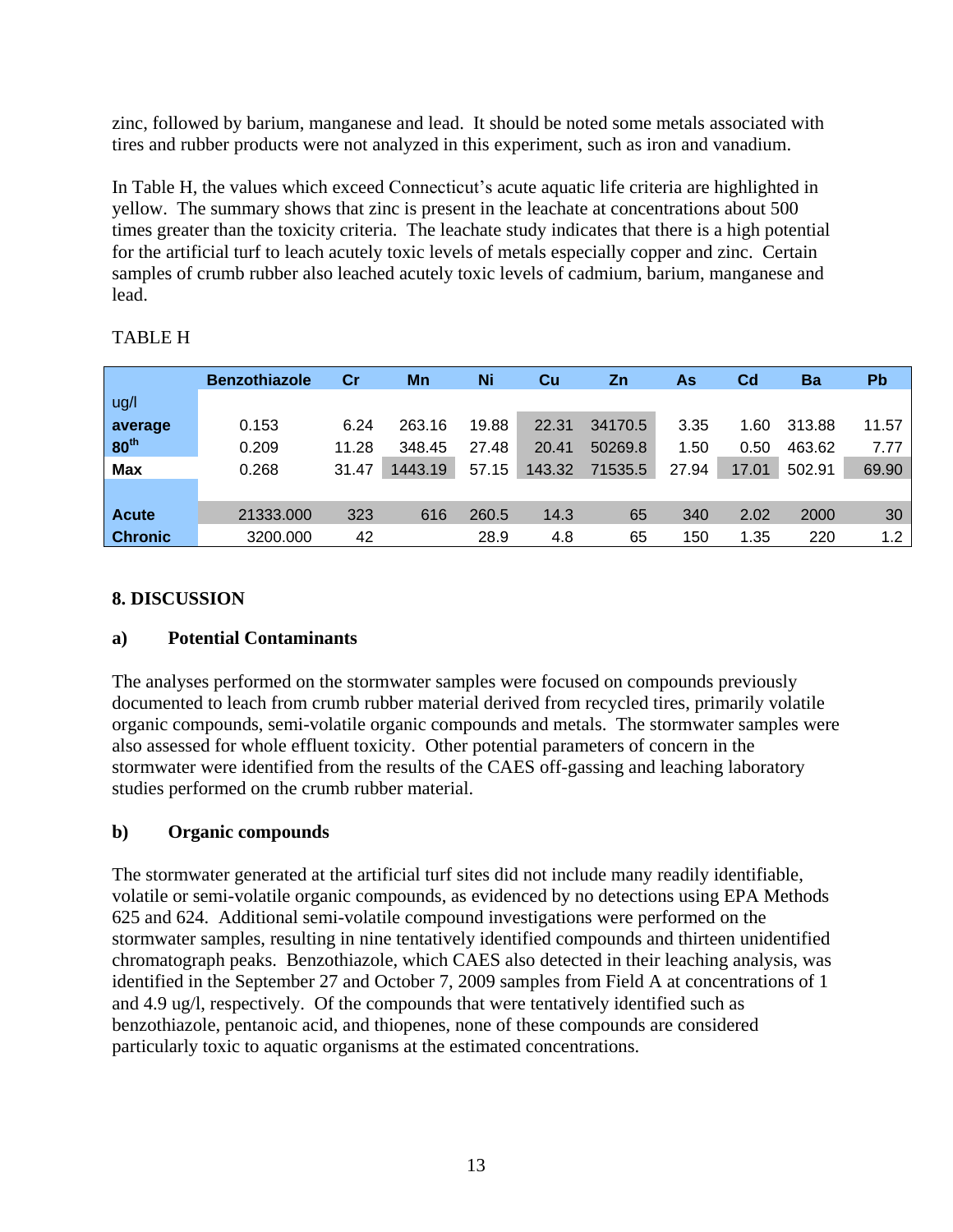Although it is not possible to determine the potential impact of the unidentified semi-volatile compounds, it is important to note, that the six highest concentrations of the unidentified semivolatile compounds detected (150 ug/l, 28 ug/l, 14 ug/l, 12 ug/l, 10 ug/l and 9.5 ug/l) did not correspond to the three acutely toxic samples of stormwater determined in the study.

The results from the CAES laboratory headspace, leaching and simulated weathering tests suggest that benzothiazole, 4-(t-octyl)-phenol, 1-methyl naphthalene, 2-methyl naphthalene, naphthalene, butylated hydroxyanisole (BHA) and butylated hydroxytoluene (BHT) are the likely semi-volatile compounds to be found in the stormwater discharge from artificial turf fields. The test results also suggest that Benzothiazole, 4-(t-octyl)-phenol and butylated hydroxytoluene (BHT) would be the most persistent SVOCs in the crumb rubber as the artificial turf fields aged.

Comparing the VOCs and SVOCs results to EPA's Maximum Contaminant Levels for drinking water (MCLs) and DEP's Remediation Standards Regulations, Section 22a-133k-1 through 22a-133k-3of the Regulations of Connecticut State Agencies (June 1996), no exceedences of groundwater standards have been identified.

Based on our results, no VOCs or SVOCs have been identified as risks to surface and groundwater resources.

#### **c) Metals**

The laboratory leaching analyses performed by CAES as part of the State of Connecticut Artificial Turf Study detected the following metals: arsenic (As), barium (Ba), cadmium (Cd), chromium (Cr), lead (Pb), manganese (Mn), nickel (Ni), and zinc (Zn). Zinc was present in concentrations orders of magnitude greater than the other metals. CAES's leaching analyses indicated that both copper (Cu) and zinc (Zn) concentrations exceeded acute aquatic toxicity criteria for 80% of the tests, with limited  $\langle$ <20%) exceedences of acute criteria for cadmium (Cd), manganese (Mn) and lead (Pb).

The stormwater analysis results show that the artificial turf fields in our study leached significantly less contaminants, specifically zinc and copper, than predicted by the CAES leaching test results. The lower metal concentrations observed in the stormwater could be a result of alkaline pHs, the weathering (2-4 years since installation) of the crumb rubber infill, or the conservative approach inherent in the SPLP methodology.

The stormwater analysis results showed that zinc was the only metal to exceed the acute aquatic toxicity criteria (65 ug/l), with one exceedence at each of the three study fields. The overall mean concentration of zinc in the stormwater samples analyzed was 84 ug/l, with a maximum of 260 ug/l and a minimum of 10 ug/l. The stormwater analysis results showed that aluminum, barium, copper and zinc all exceeded chronic aquatic toxicity criteria at least once during the sampling. Since chronic toxicity criteria apply to four days of continuous discharge, these exceedences are not of significant concern for these intermittent discharges.

No metal concentrations exceeded EPA's and DEP's drinking water standards. However, the concentration of zinc in three stormwater samples did exceed the surface water protection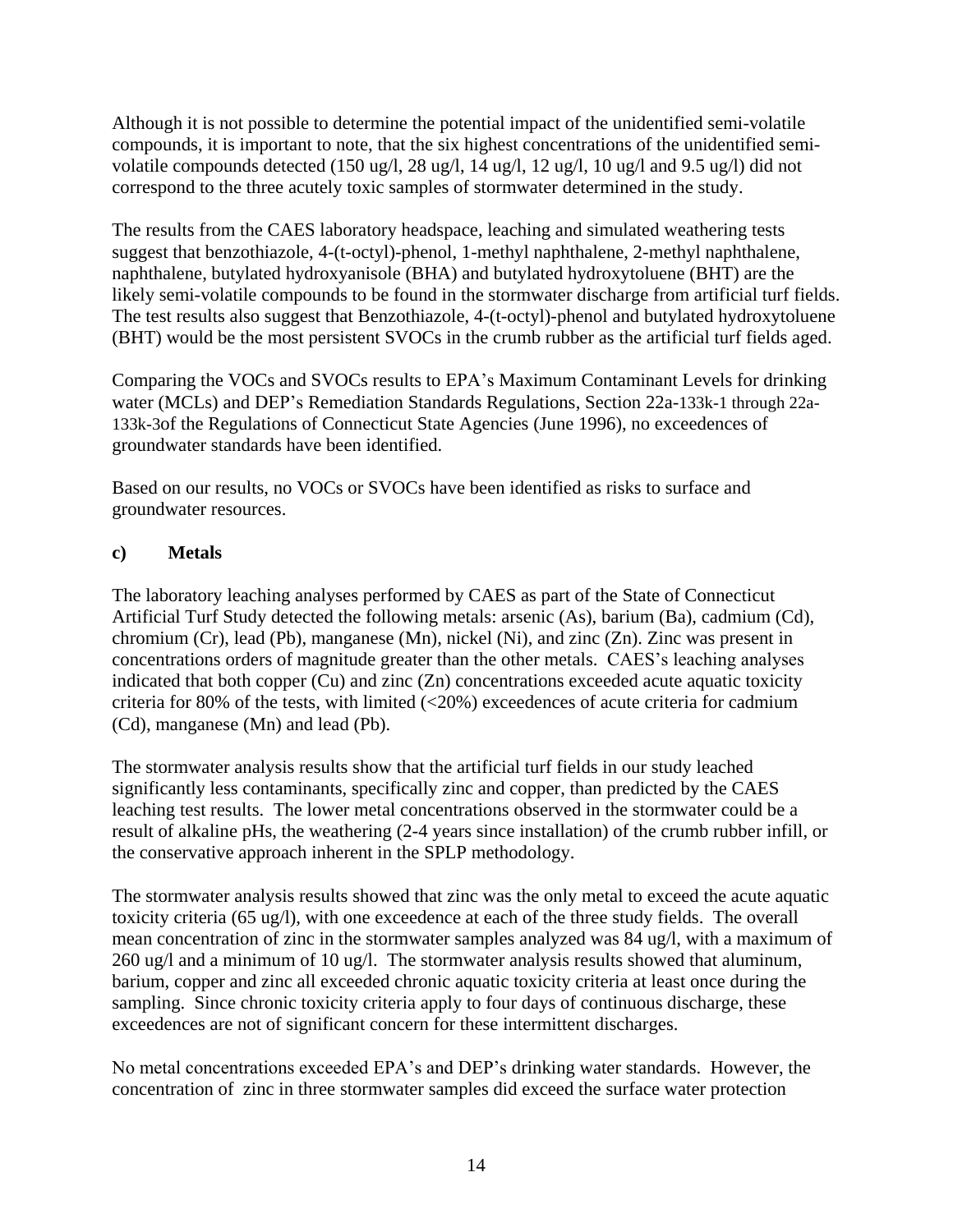criteria of 123 ug/l established in the Appendix D to Sections 22a-133k-1 through 22a-133k-3 of the Regulations of Connecticut State Agencies Surface-water Protection Criteria for Substances in Ground Water (June 1996). Since the mean concentration of zinc in the stormwater samples (84 ug/l) is below the surface water protection criteria, the discharge from the artificial turf fields to groundwater is intermittent, and zinc is immobilized in soils by adsorption, absorption and precipitation, the potential for impacts to surface waters being recharged by this groundwater is minimal.

Based on our results, zinc has been identified as a potential risk to surface waters. No other metals have been identified as a risk to groundwater or surface waters.

#### **9. ENVIRONMENTAL RISK ASSESSMENT**

#### **a) Potential Risk to Surface Waters**

The only potential risk to surface waters identified in the stormwater collected from the artificial turf fields is zinc, since it was the only chemical parameter that was detected above the acute aquatic life criteria of 65 ug/l. Acute toxicity is assumed to occur when the zinc concentration in-stream exceeds 65ug/l for one hour in any three year period. In three of the eight stormwater samples analyzed, zinc concentrations were detected at 130, 150 and 260 ug/l, well above the acute aquatic life criteria. It is important to note, that the three stormwater samples with acutely toxic levels of zinc were also determined to exhibit aquatic toxicity (<90% survivorship) for both species *Pimephales promelas* and *Daphnia pulex* in the whole effluent toxicity testing.

Other than the acute aquatic toxicity criteria, there are no specific zinc standards or permit limits that are applicable to artificial turf fields. For industrial sites that discharge to surface waters, DEP has set a stormwater general permit guideline (Section 5 (c) (1) (F) (i) of the General Permit) for total zinc of 200 ug/l. This industrial stormwater total zinc guideline assumes a default 5:1 dilution factor for the receiving surface water at the 7Q10 flow. The 7Q10 is the lowest flow expected to occur for seven continuous days at a frequency of every 10 years. The 7Q10 flow is the critical low flow used when evaluating toxicity and toxic impacts (CT WQS 2002). Based on the results of our study, the stormwater discharges from artificial turf fields would not be expected to regularly exceed this zinc limit.

However, the estimated 7Q10 flows for the receiving watercourse from Fields A, C and D did not meet the 5:1 dilution factor for stormwater discharges from artificial turf football fields (57,600 square feet), assuming a one inch rain storm over one hour with direct discharge to the watercourse over an hour. It is important to note, that this a conservative approach, which assumes the watercourse receives no other stormwater runoff from its representative watershed. For the three receiving streams in the study, the highest dilution factor at the DEP estimated 7Q10 flow was equivalent to a 0.14:1 ratio. Given this dilution ratio of the receiving streams in the study, there is a potential for acute toxicity due to zinc loading.

Since zinc concentrations in stormwater from artificial turf fields may pose a risk to surface waters, especially to smaller watercourses, it is important to note that these fields are not the only sources of stormwater runoff in any given watershed. During the sampling at Fields A, C and D,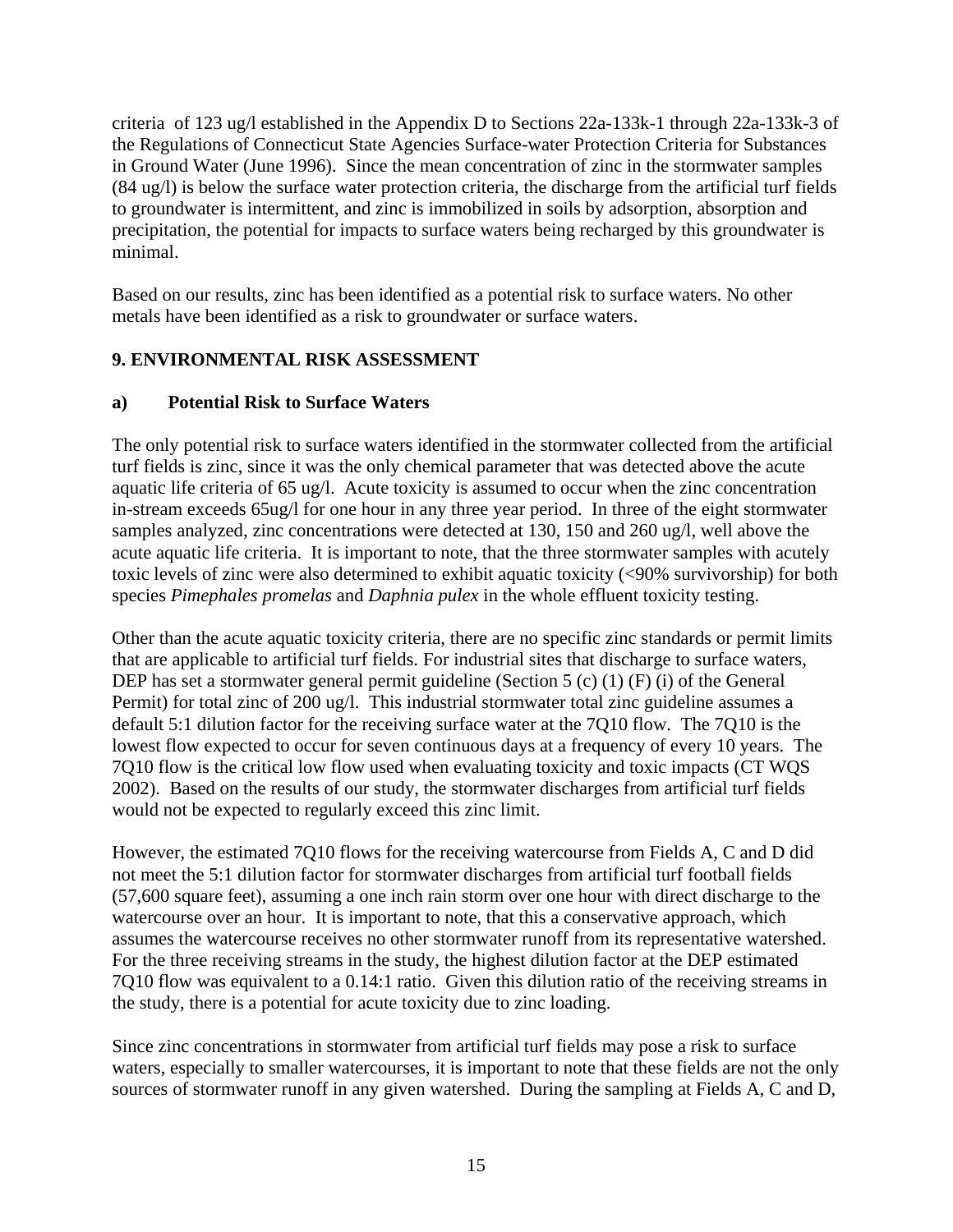DEP staff observed stormwater runoff, generated by acres of parking lots, roadways and buildings, entering the same drainage systems that collected runoff from the artificial turf fields. Based on these observations, it appears that stormwater runoff from the artificial turf fields is combined with the runoff from the adjacent impervious surfaces prior to ultimate discharge at the site.

This is an interesting phenomenon, since the levels of zinc in urban runoff are comparable to the concentrations detected in the discharge from artificial turf fields. It has been well established that urban runoff contains many contaminants such as nutrients, suspended solids, hydrocarbons and heavy metals, including zinc. The average concentration of zinc in urban stormwater runoff has been estimated at 129 ug/l in recent studies (Smullen 1998). EPA's Nationwide Urban Runoff Program (NURP) has collected runoff data and determined that for urban sites the median concentrations of total zinc ranged from 179 -226 ug/l. The National Stormwater Quality Database (NSQD, version 1.1), dated February 16, 2004, compiled zinc concentration data in runoff from various land uses across the United States, which is shown in Table L below.

| <b>TABLE I</b>                       |                                 |
|--------------------------------------|---------------------------------|
| <b>Land Uses</b>                     | <b>Zinc Total (ug/l) Median</b> |
| Overall (All Uses)                   | 117                             |
| <b>Residential</b>                   | 73                              |
| <b>Mixed Residential</b>             | 99.5                            |
| Commercial                           | 150                             |
| <b>Mixed Commercial</b>              | 135                             |
| Industrial                           | 210                             |
| <b>Mixed Industrial</b>              | 160                             |
| Institutional                        | 305                             |
| Freeways                             | 200                             |
| <b>Mixed Freeways</b>                | 90                              |
| <b>Open Space</b>                    | 40                              |
| <b>Mixed Open Space</b>              | 88                              |
| <b>CT Artificial Turf Stormwater</b> | <b>84 (mean)</b>                |

Since zinc concentrations in the runoff from artificial turf fields are consistent with those associated with urban runoff, it would be a logical step to apply the same best management practices (BMPs) to mitigate the toxicity effects to surface waters. The 2005 Stormwater Management Manual for Western Washington specifically recommends the following BMPs to remove dissolved zinc (and other metals) from stormwater runoff: stormwater treatment wetlands, wet ponds, infiltration structures, compost filters, sand filters and biofiltration structures. The 2004 Connecticut Stormwater Quality Manual suggest the same measures since these treatment practices incorporate biological removal mechanisms that are more effective in removing pollutants than systems that strictly rely on gravity or physical separation of particles in the stormwater. The 2004 Connecticut Stormwater Quality Manual further recommends a treatment train approach, which provides a series of BMPs each designed to provide targeted pollution control benefits.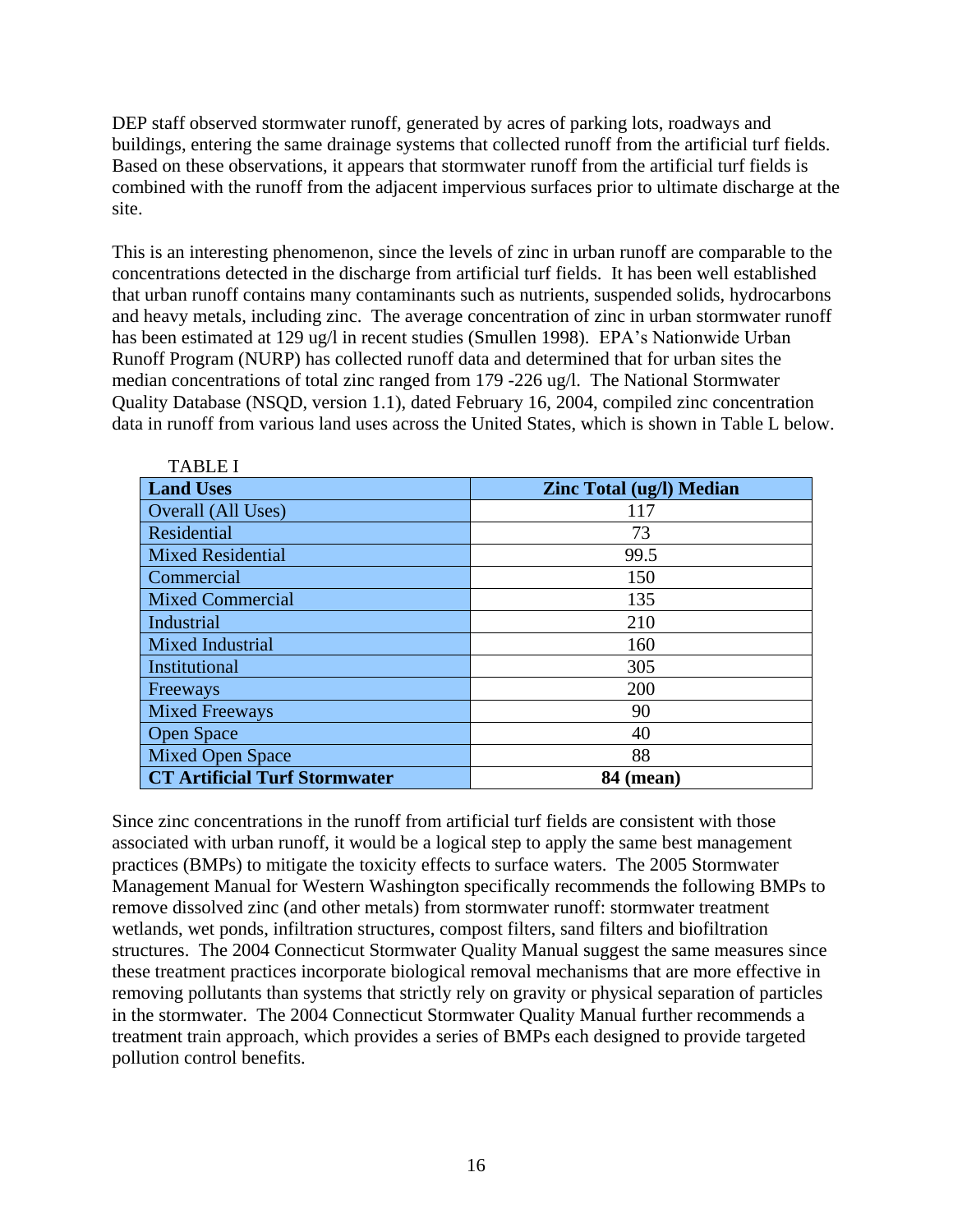The University of New Hampshire Stormwater Center has field tested many of these stormwater BMPs that demonstrate significant removal of dissolved zinc. For example, the Retention Pond, Subsurface Gravel Wetland and Bioretention System (Bio II) stormwater treatment measures, over a two year period, removed between 90% and 100% of the soluble zinc, based on a median annual influent Event Mean Concentrations (EMC) of 60ug/l (see Appendix B for fact sheets). The three highest zinc concentrations detected in the stormwater from artificial turf fields in our study were 130, 150 and 260 ug/l, respectively. Assuming 80% removal of zinc from the stormwater prior to discharge to surface waters, all three of the highest zinc concentrations would meet the acute aquatic toxicity criteria (26, 30 and 52 ug/l, respectively). To mitigate the risk to aquatic life and surface waters, the DEP strongly recommends that the aforementioned stormwater best management practices be incorporated into the design of the drainage system for artificial turf fields.

#### **10. ENVIRONMENTAL RISK ASSESSMENT IN RECENT STUDIES**

Several other studies were conducted to determine the risk to surface waters and groundwater from the stormwater discharges from artificial turf fields**.** Since artificial turf fields can either discharge to groundwater or surface water, the ecological risks must be evaluated for both potential pathways. This was confirmed by Nillson et al (2008), that drainage from artificial turf fields can enter the environment by either seeping through the underlying soil and potentially contaminate the groundwater, or alternatively, by stormwater runoff entering the adjacent watercourses.

#### **a) Overall Surface Water Contamination Risk**

#### **1) Organic Compounds**

The studies conducted by Plesser (2004) indicated that concentrations of the common polycyclic aromatic hydrocarbons (PAHs) anthracene, fluoranthene and pyrene, as well as nonylphenols, would exceed the limits for freshwater specified in the Canadian Environmental Quality Guidelines. Torsten (2005) from the Norwegian Institute for Water Research (2005) also predicted that concentrations of alkyl phenols and octylphenol in particular would exceed the limits for environmental effects in the scenario which was allowed a 10:1dilution of run-off. Torsten (2005) further determined that the leaching of chemicals from the materials in the artificial turf system would decrease slowly, so that environmental effects could occur over many years. However, Torsten (2005) anticipated only localized impacts due to the relatively small concentration of the leaching pollutants. The SVOCs analysis of the stormwater in our study, utilizing EPA Method 625, and a specific search for 4-(t-octyl)-phenol, detected no anthracene, flouranthene, pyrene or standard phenol compounds.

Kolitzus (2006) detected no appreciable PAHs concentrations in the runoff analyzed from artificial surface systems. The PAHs that were found above detection limit were ubiquitous substances in the environment. The PAH concentrations in the unbound supporting layer were determined to be in the range of analytic determination limit (0.02 μg/l). The sum of all 16 PAHs was 0.1 to 0.3 μg/l. Similarly, in a recent New York study (Lim et al 2009), no standard organics were detected utilizing EPA Method 624 and 625 in the stormwater sample collected. The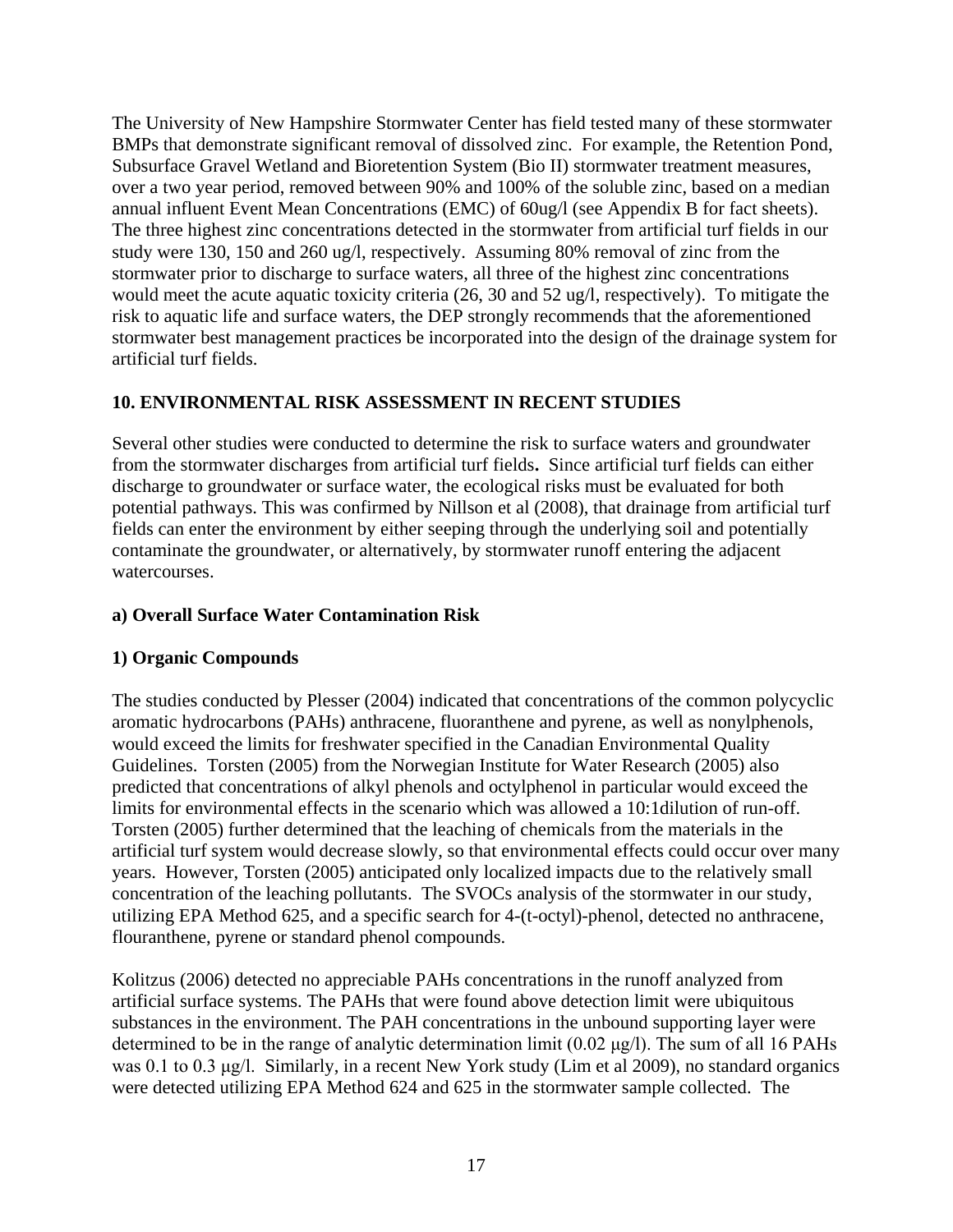SVOC analysis of the stormwater in our study, utilizing EPA Method 625, detected no standard PAHs.

In surface systems with EPDM and recycled rubber infill, Kolitzus (2006) found several aromatic amino complexes and benzothiazole detected in the range of  $10 - 300 \text{ µg/l}$ . These concentrations were similar to the results of simulated normal tire wear tests. Lim et al (2009) reported a semi-volatile rubber compound, benzothiazole, at 1,000 ug/l as a Tentatively Identified Compound (TIC) in one stormwater sample. The SVOC analysis of the stormwater in our study, utilizing EPA Method 625, detected no standard aromatic amines, but further TIC analysis did detect identified and unidentified organic compounds. Benzothiazole was detected in two stormwater samples at estimated concentrations of 1.0 and 4.9 ug/l, respectively, which is significantly lower than concentrations found by Lim et al (2009). The Connecticut acute and chronic toxicity benchmark for benzothiazole are 21,333 ug/l and 3,200 ug/l, respectively, based on available toxicity information. The estimated concentrations of benzothiazole are insignificant compared to both the acute and chronic toxicity criteria. Also, a number of unidentified organic compounds were detected during the SVOC TIC analysis at concentrations ranging from 1 ug/l to 150 ug/l, with a median concentration of 6.6 ug/l. The 10/7/09 Field C stormwater sample, which the maximum unidentified compound concentration of 150 ug/l was detected in, was not found to be acutely toxic.

The results from our study appear to be consistent with the results from Kolitzus (2006) and Lim et al (2009), including the detection of benzothiazole in the stormwater samples. Overall, our study did not identify any organic compounds at sufficient concentrations to be considered a potential contamination risk to surface waters.

#### **2) Metals**

Based on our analysis of the stormwater collected from the artificial turf fields, zinc is the only metal detected in concentrations which could pose a risk to surface water resources. This finding is consistent with many recent studies which analyzed leachate and stormwater from crumb rubber infill, which indicate that zinc is the primary contaminant of concern coming from artificial turf sites. In sites with limited dilution both the Norwegian Pollution Control Authority (2005) and Verschoor (2007) conclude that the concentration of zinc in the leachate would exceed applicable water quality standards. The Norwegian Pollution Control Authority classifies artificial turf runoff as Environmental Quality Class V (very strongly polluted water) due to the high concentration of zinc in the leachate. The risk assessment conducted by Norwegian Institute for Water Research (2005) shows that the concentration of zinc poses a significant local risk of environmental effects in surface water which receives run-off from artificial turf fields.

Verschoor (2007) also conducted a risk assessment concluding that the estimated concentrations of zinc in the drainage water from artificial football fields to be between 1100-1600 ug/L. This concentration exceeded the Dutch legal criterion for surface water Maximum Permissible Chronic Concentration (MPC) of 40 ug/l by a factor of 27-40. Verschoor explained that drainage water concentrations would be diluted in the receiving surface waters, but indicated that zinc in "small ditches" could exceed MPA (Maximum Permissible Acute). Verschoor espoused a general discharge impact rule that only 10% of the permissible concentration of a contaminant (=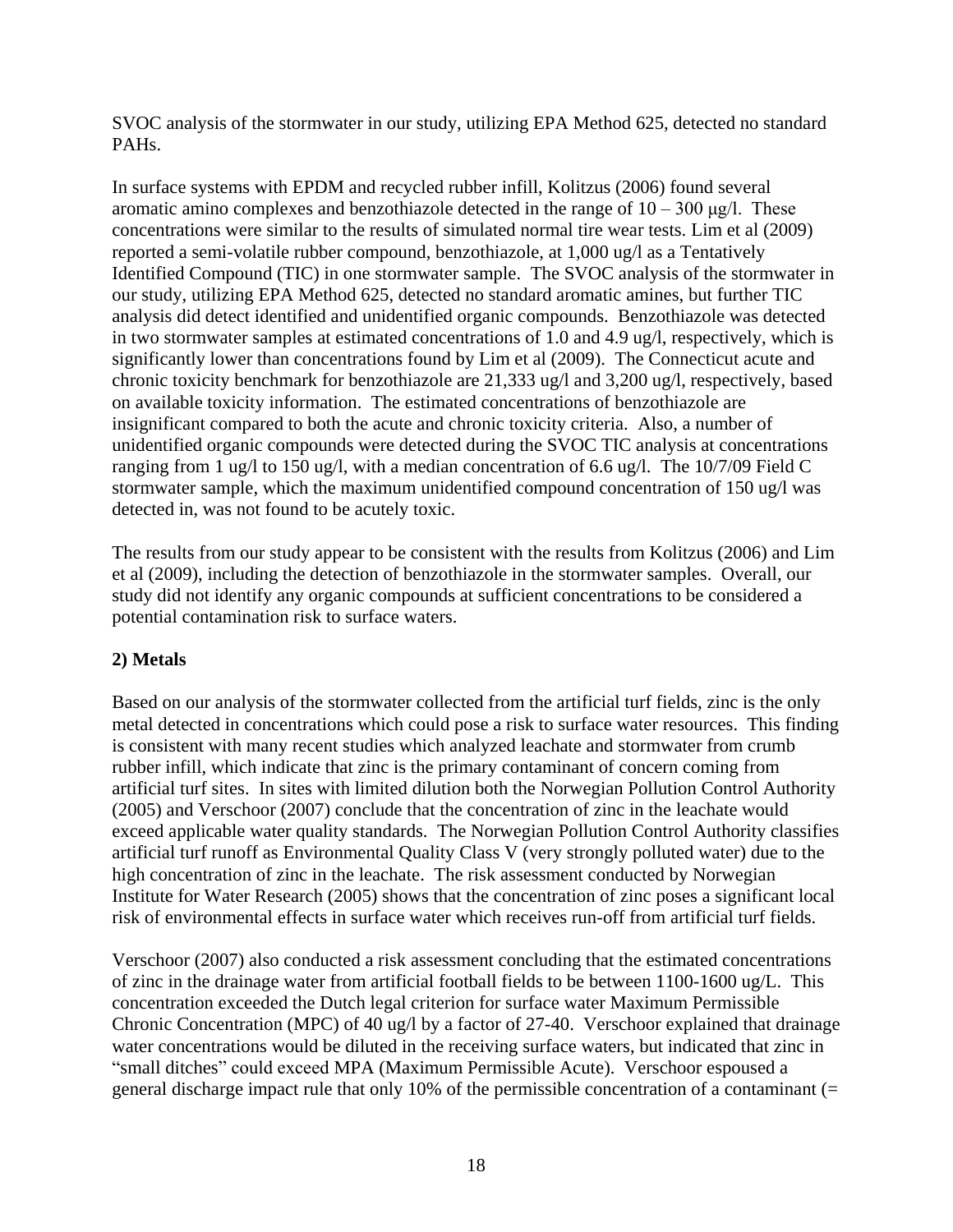4 ug/l) may be consumed by a particular source. This would imply that the concentration of zinc in smaller receiving water would exceed the water quality criteria by a factor of 45-80. Verschoor identified zinc as a potential eco-toxicological risk to surface water, but did indicate that if the crumb rubber were to be replaced by infill materials with a lower zinc emission, the pollutant concentrations in runoff and adjacent surface water should drop quickly.

Lim et al (2009) conducted a mathematical assessment of the risks to aquatic life from crumb rubber leachate based on the SPLP test results for zinc, aniline and phenol. Based on these concentrations, NYSDEC's Division of Fish, Wildlife and Marine Resources concluded that there may be a potential aquatic life impact due to zinc being release from crumb rubber solely derived from truck tires. However, New York State also concluded that an impact is unlikely if the crumb rubber material is from mixed tires and concentrations of zinc from a column test were used rather than the SPLP. It should be noted, that for the column test to better simulate field conditions, the material in the column must reflect local soil conditions and pH.

Several recent studies analyzed stormwater samples collected from artificial turf fields for metals. Lim et al (2009) and Kolitzus (2006) detected concentrations of zinc at 59.5 ug/l and 20 ug/l, respectively. Milone and MacBroome (2008), conducted field studies and detected zinc in the stormwater from four of the six sampling dates , with a maximum concentration of 31 ug/l which is below acute aquatic toxicity criteria of 65 ug/l.

The zinc concentrations in our stormwater samples were significantly higher than those of Lim, Kolitzus and Milone and MacBroom, with three of the eight the samples tested exceeding acute surface water quality criteria. If not mitigated with appropriate stormwater treatment measures, the zinc concentrations found in our study could contribute to the environmental risk of aquatic organisms in surface waters.

#### **3) Aquatic Toxicity**

Wik (2006) studied the toxicity of various tire brands and determined that different formulas for rubber contributed to varying degrees of toxicity in the leachates to *Daphnia magna*. By conducting a toxicity identification evaluation on various tire leachates (EPA 600/6-91/003), Wik determined that although zinc was prevalent, the semi-volatile non polar organics also heavily influenced the toxicity of the resulting leachate. Passing the simulated tire leachates through carbon filters was the only manipulation that consistently reduced toxicity. Compared to the results from Milone and MacBroom (2008), this study reported significantly higher levels of both aquatic toxicity and zinc. This study found that three of the eight stormwater samples tested were acutely toxic to both the invertebrate (*Daphnia pulex*) and the fathead minnow (*Pimephales promelas*). These acutely toxic samples directly coincided with the exceedences of the acute aquatic life criteria for zinc. Consequently, zinc seems to be the primary pollutant of concern. This study indicates that there is risk associated with whole effluent toxicity and zinc.

#### **b) Overall Groundwater Contamination Risk**

Stormwater from the fields can impact groundwater directly by percolating through the artificial turf via an "open" underground drainage system (perforated pipes, coarse bedding materials, stone trenches). The stormwater discharges to the underlying soil layers, and ultimately, enters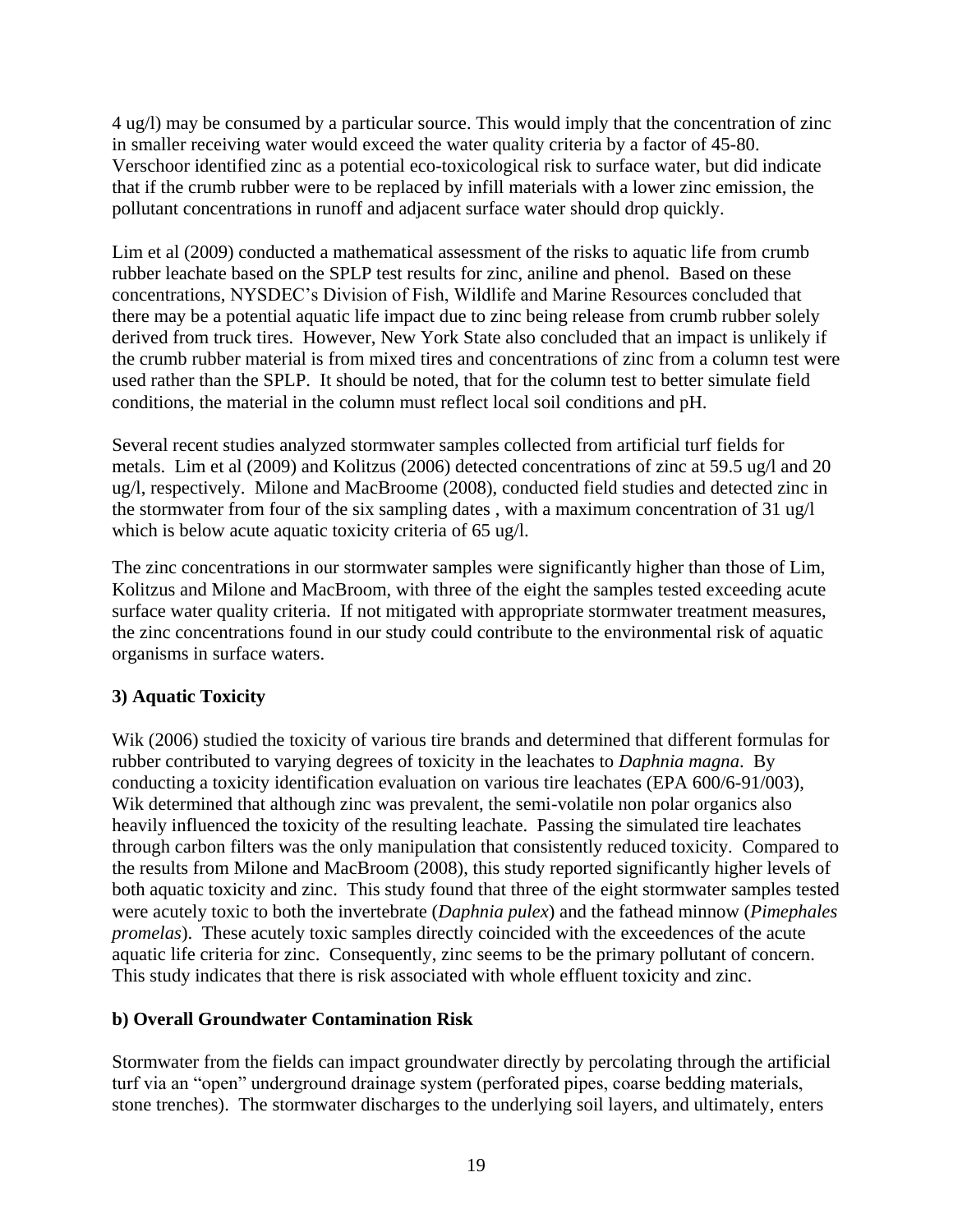the ground water. Based on the nature of the underlying soil and the depth to groundwater, the field stormwater is likely to physically and chemically interact with a mineral soil layer (vadose zone) prior to encountering groundwater. This stormwater/soil interaction would be affected by pH, volume of stormwater and soil characteristics, such as moisture, chemistry, mineralogy, soil texture, hydraulic conductivity and drainage class. These interactions would likely influence the concentrations of contaminants found in the groundwater.

There are two primary concerns with the contamination of groundwater in the environment - the threat to drinking water and the threat to surface water resources via groundwater recharge. Several other studies were conducted on the crumb rubber fill from 2004 to 2009; (Plesser(2004), Nillson et al (2008), the Norwegian Institute for Water Research (2005) , Verschoor, A.J., RIVM Report 601774011/2007(2007) Study, (Milone & MacBroom Study 2007),NYSDEC May 2009 an Kolitzus, Hans J. (2006). These studies compared the relative concentration of contaminants found in laboratory leachates and/or artificial turf generated stormwater with various drinking water and aquatic life criteria.

#### **1) Organic Compounds**

It should be noted that substances, to a varying degree, will be absorbed by the sand/clay layers which the drainage water passes. Although Nillson et al (2008) found that concentrations of nonylphenols in the contact water from leaching tests were in the order of 20-800 times above the threshold values for drinking water, it was uncertain as to whether this concentration would be significant in the actual groundwater. The EPA aquatic life acute criteria for nonylphenol for freshwater and saltwater resources are 28 ug/l and 7.0 ug/l, respectively. It is important to note that nonyphenol has been associated with the disruption of fish endocrine systems at concentrations below EPA's criteria. No data was available for phthalates and nonylphenols under such realistic conditions from lysimeter data. Nillson determined that the assessment of the impact on water systems also requires more realistic lysimeter tests or measurements on drainage water from artificial turf fields over time.

Plesser (2004) compared leachate results with Canadian Environmental Quality Guidelines for ground water. Groundwater guidelines are developed for both protection of drinking water and protection of surface water via groundwater recharge. Plesser identified anthracene, fluoranthene, pyrene and nonylphenols as compounds in the leachate that could exceed the more protective criteria for groundwater. Plesser also concluded that analyzing possible paths and changes in leaching properties over time is necessary to determine the degree to which the concentrations of these compounds are actually harmful to people and the environment.

Lim et al (2009) conducted a leachate (SPLP) test on rubber crumble material, and analyzed for zinc, phenol and aniline. The results from recent leaching studies indicated a potential for release of aniline, benzothiazole, phenol, and zinc to the groundwater. However, concentrations of the organic contaminants analyzed were below levels that would impose a risk to drinking water. Lim also collected 32 groundwater samples from wells installed downgradient of four artificial turf fields and analyzed them for SVOCs, including aniline and benzothiazole, using SW-846 Method 8270C. The wells were installed in sandy textured soils with depth to the groundwater ranging from 8.3 to 70 feet. All test results were below the limit of detection for all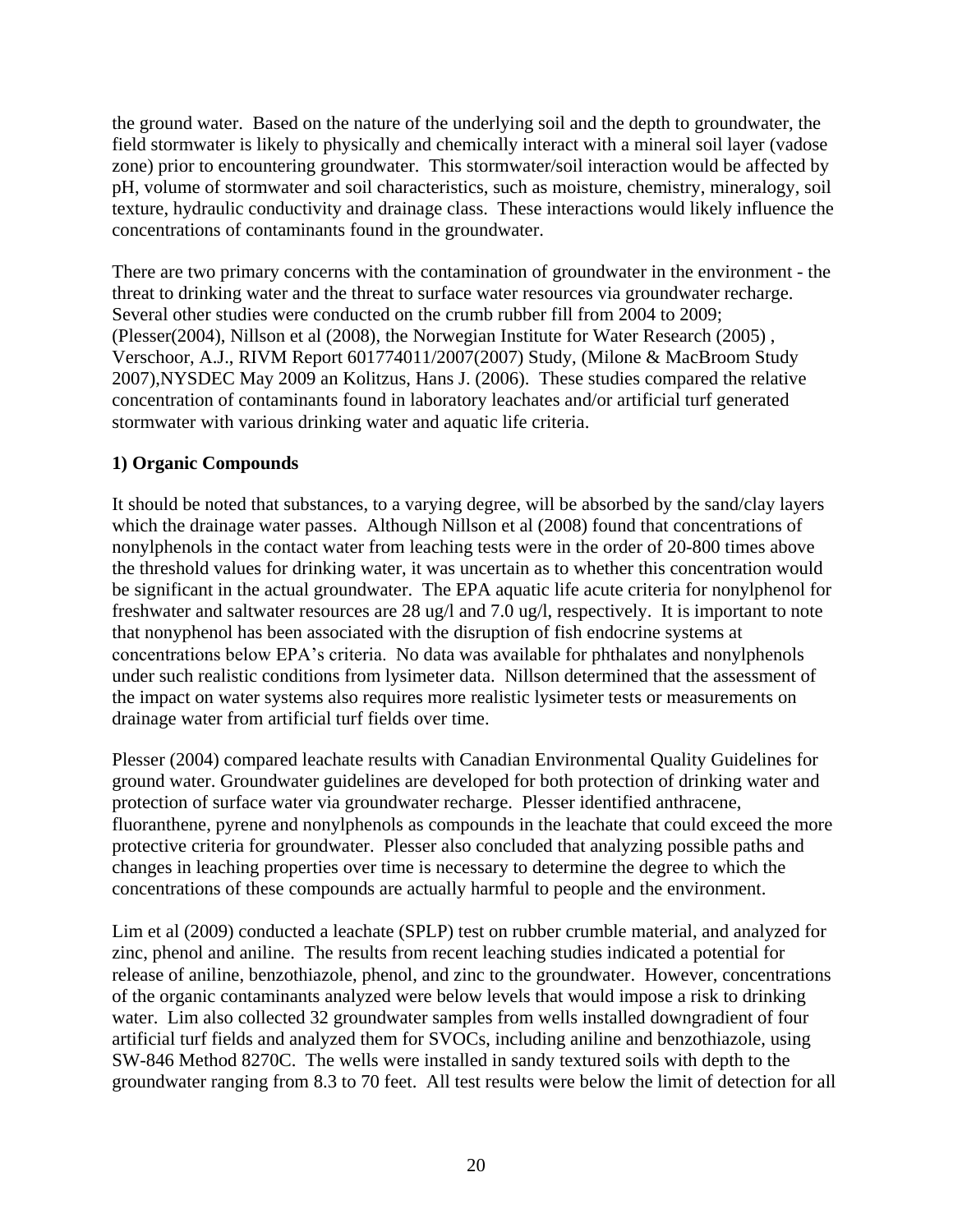groundwater samples analyzed. Based on test results of 32 samples, no organics were detected in the groundwater at the turf fields.

Our results are consistent with the leachate and groundwater sampling results in Lim et al (2009). The concentrations of organic compounds in our study did not exceed groundwater protection criteria.

#### **2) Metals**

In general, metals are immobilized in soils by adsorption, absorption and precipitation. All of these, mechanisms impede movement of the metals to ground water. Metal-soil interaction is such that when metals are introduced at the soil surface, downward transportation does not occur to any great extent unless the metal retention capacity of the soil is overloaded, or metal interaction with the associated waste matrix enhances mobility.

Zinc is the most prevalent contaminant in the leachate and stormwater studies. In several of these studies, zinc concentrations measured in leachate exceeded drinking water standards. Most of the zinc in soil is absorbed to the soil as zinc hydroxide or oxide and does not dissolve in water. Zinc does show moderate mobility under relatively acid soil conditions (pH 5–7) because of increased solubility and formation of soluble complexes with organic lignands (Elliott et al. [1986;](http://soil.scijournals.org/cgi/content/full/63/4/830#BIB1986) Stevenson and Fitch, [1986;](http://soil.scijournals.org/cgi/content/full/63/4/830#BIB1986) Klamberg et al. [1989\)](http://soil.scijournals.org/cgi/content/full/63/4/830#BIB1989). Zinc is retained in an exchangeable form at low pH in iron and manganese oxide dominated soils but becomes non-exchangeable as the pH was increased above 5.5 (Stahl and James, 1991). Therefore, depending on the acidity of the soil and water, some zinc may reach groundwater.

Nillson et al (2008) determined that although leachate concentrations of zinc were in excess of the drinking water quality standards, similar concentrations were not observed in (field) lysimeter tests. Nillson concluded that the concentration of zinc in the lysimeter tests were a more accurate reflection of zinc in the groundwater and, therefore, zinc concentrations would not exceed drinking water standards.

Lim et al (2009) was the only study that did not report concentrations of zinc in the SPLP leachate that exceeded drinking water standards.

Verschoor (2007) concluded that, for the majority of situations, the risks of zinc to public health are minimal since it is not very toxic to humans and the World Health Organization (WHO) drinking water criteria was not exceeded in tests. However, Verschoor (2007) did note that in sandy areas discharges to groundwater may exceed Dutch Intervention Values by a factor of 1.5 to 2.2. In sandy soils, infiltration of water with dissolved zinc will result in weak binding of zinc to the soil matrix and could cause protection criteria to be exceeded by a factor of 12. Verschoor concluded that zinc was a potential eco-toxicological risk to groundwater and soil.

Plesser (2004) and CAES (2009) indicated that zinc was the most likely contaminant to exceed drinking water standards in the leachate. All studies indicate that, although compounds were present in the leachate or stormwater, it was uncertain as to what affect the underlying soils and groundwater would have on the actual concentration of contaminants in the groundwater. Actual groundwater testing may be necessary to determine the impact.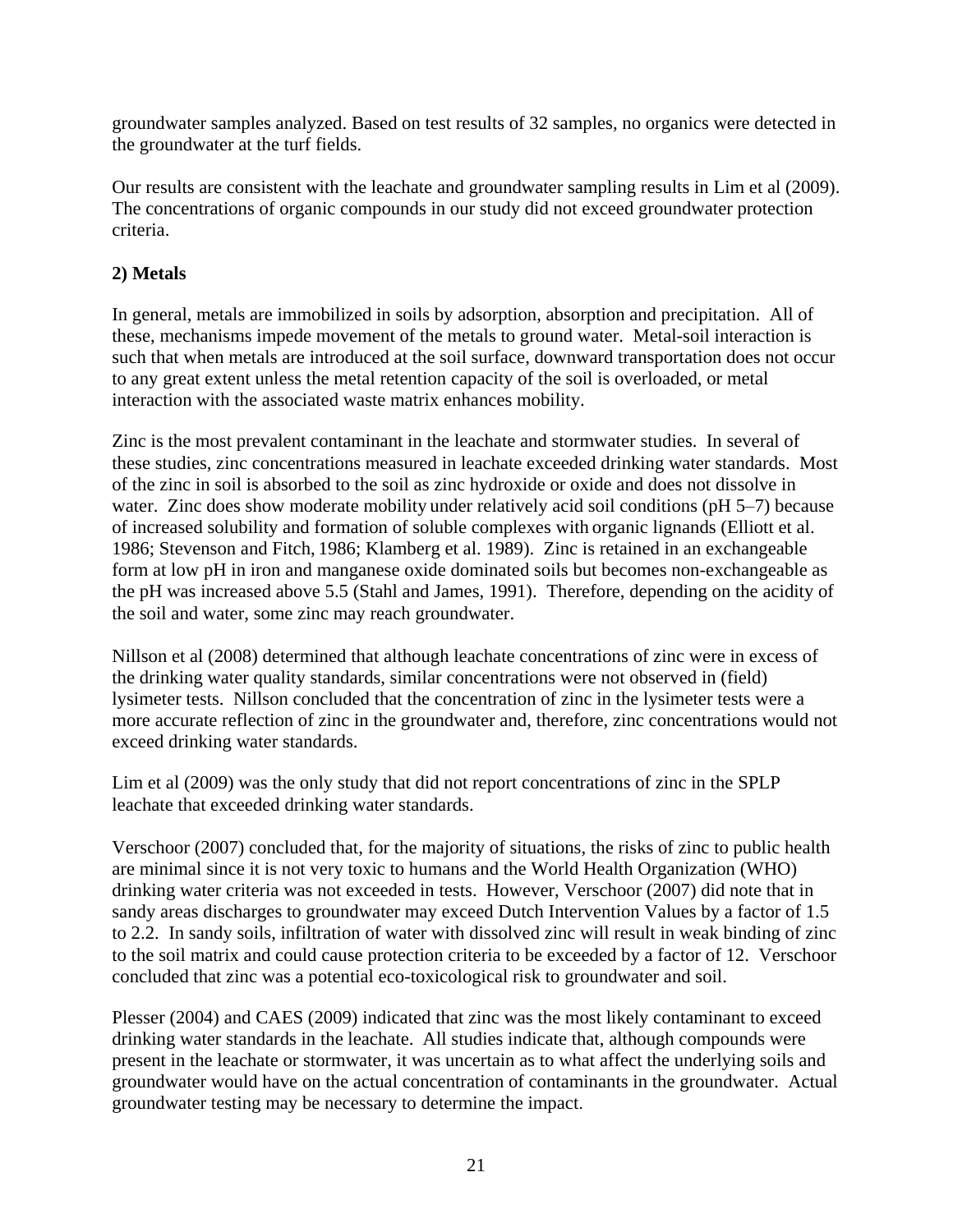The leachate results reported by CAES showed zinc concentrations up to ten times the drinking water standards and up to 500 times the surface water protection criteria. Our study detected concentrations of zinc in the stormwater significantly lower than CAES results, with no exceedences of drinking water standards and no significant concerns for groundwater quality. It is important to note that no groundwater samples were collected for our study.

#### **11. CONCLUSIONS**

The DEP concludes that there is a potential risk to surface waters and aquatic organisms associated with whole effluent and zinc toxicity of stormwater runoff from artificial turf fields. Zinc concentrations in the stormwater may cause exceedences of the acute aquatic toxicity criteria for receiving surface waters, especially smaller watercourses. The DEP suggests that use of stormwater treatment measures, such as stormwater treatment wetlands, wet ponds, infiltration structures, compost filters, sand filters and biofiltration structures, may reduce the concentrations of zinc in the stormwater runoff from artificial turf fields to levels below the acute aquatic toxicity criteria. Individual artificial turf field owners may want to evaluate the stormwater drainage systems at the fields and the hydrologic and water quality characteristics of any receiving waters to determine the appropriateness of a stormwater treatment measure.

This study did not identify any significant risks to groundwater protection criteria in the stormwater runoff from artificial turf fields. It is important to note, that the DEP study did not directly collect and analyze groundwater at these artificial turf fields. Consequently, this conclusion regarding consistency with groundwater protection criteria is an extrapolation of the stormwater results collected and the evaluation of data presented in recent studies, such as Nillson et al (2008) and Lim et al (2009). To make a final conclusion regarding the overall risk from exposure to groundwater affected by stormwater runoff from artificial turf fields, further sampling and analysis of groundwater at the artificial turf fields would be required.

#### **12. REFERENCES**

2004 Connecticut Stormwater Quality Manual <http://www.ct.gov/dep/cwp/view.asp?a=2721&q=325704>

2005 Stormwater Management Manual for Western Washington <http://www.ecy.wa.gov/pubs/0510029.pdf>

Connecticut Department of Environmental Protection. 2002. Water Quality Standards.

Delaware Riverkeeper. Fact Sheet. Artificial/Synthetic Turf <http://www.delawareriverkeeper.org/newsresources/factsheet.asp?ID=50>

Elliott, H.A., Liberati M.R., Huang C.P., 1986. Competitive adsorption of heavy metals by soils. J. Environ. Qual.15:214-219.

Hofstra, U. 2007 "Environmental and health risks of rubber infill: rubber crumb from car tyres as infill on artificial infill. INTRON.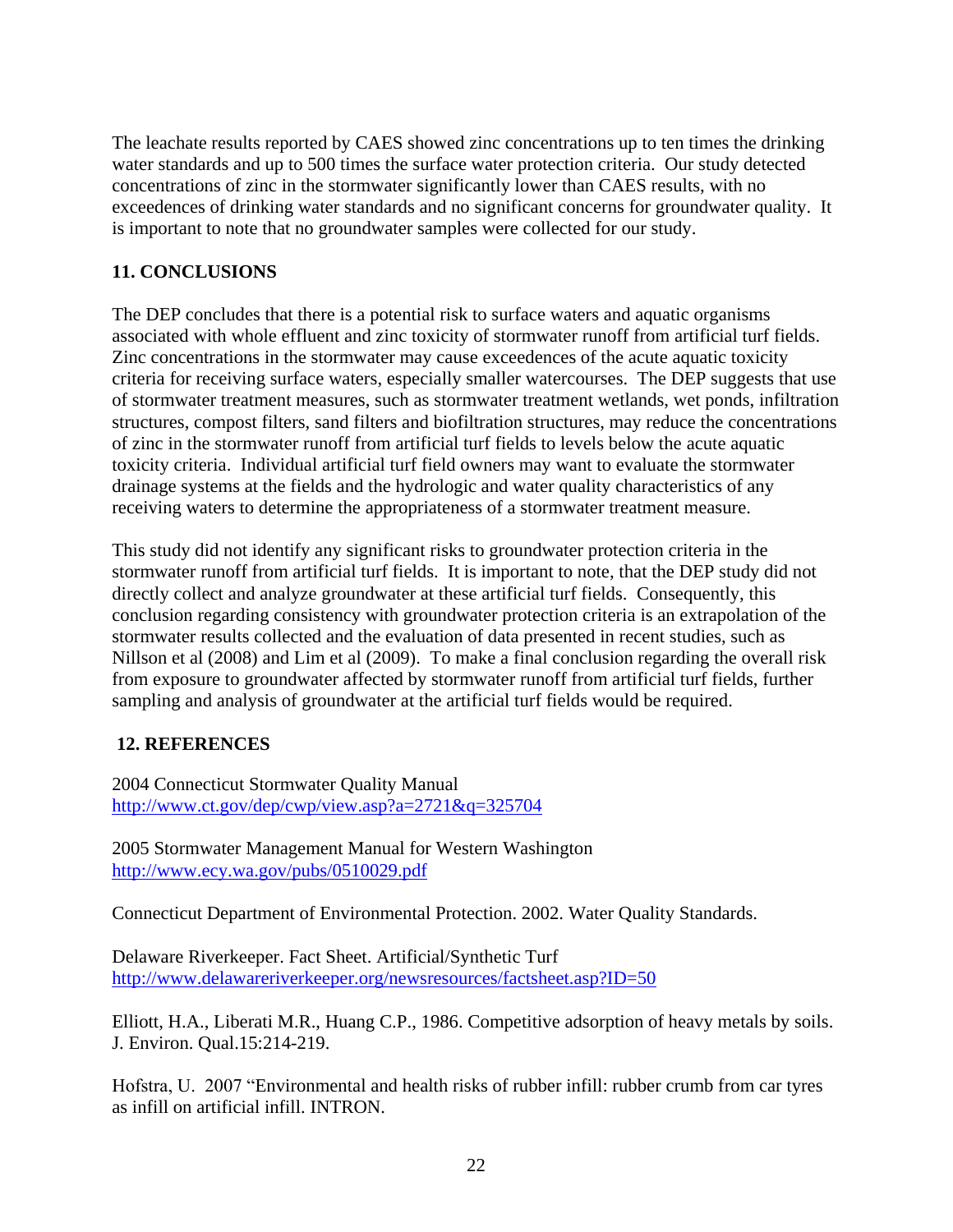<http://www.intron.nl/files/INTRON%20report%20rubber%20infill%20summary.pdf>

Karathanasis, A.D. 1999**.** Subsurface migration of copper and zinc mediated by soil colloids. Soil Science Society of America Journal 63:830-838. [http://soil.scijournals.org/cgi/content/full/63/4/830#BIB1986](http://soil.scijournals.org/cgi/content/full/63/4/830%23BIB1986)

Kemi Swedish Chemical Agency. 2007. Synthetic Turf. <http://www.kemi.se/upload/Trycksaker/Pdf/Faktablad/FbSyntheticTurf.pdf>

Klamberg H., Matthes G., Pekdeger A.1989. Organo–metal complexes as mobility-determining factors of inorganic toxic elements in porous media. In: Inorganic contaminants in the vadose zone.:3-17. Ed.: Bar-Yosef et al B. New York: Springer-Verlag,:3-17.

Kolitzus, Hans J. 2006. Investigation and assessment of synthetic sports surfaces in Switzerland including athletic and soccer facilities. IST Switzerland. [http://isss.de/conferences/Dresden%202006/Technical/HJK%20Schweiz.pdf.](http://isss.de/conferences/Dresden%202006/Technical/HJK%20Schweiz.pdf)

Lim and Walker. 2009. An assessment of chemical leaching, releases to air and temperature at crumb –rubber infilled synthetic turf fields. New York State Department of Environmental Conservation, New York State Department of Health . [http://www.dec.ny.gov/docs/materials\\_minerals\\_pdf/crumbrubfr.pdf](http://www.dec.ny.gov/docs/materials_minerals_pdf/crumbrubfr.pdf)

Lindsay, W. L. 1979. Chemical equilibria in soils. John Wiley and Sons. New York.

Mattina, M.I., Isleyn, M., Berger, W., Ozdemir, S. 2007. Examination of crumb rubber produced from recycled tires. The Connecticut Agricultural Experiment Station., New Haven, CT. [http://www.ct.gov/caes/lib/caes/documents/publications/fact\\_sheets/examinationofcrumbrubbera](http://www.ct.gov/caes/lib/caes/documents/publications/fact_sheets/examinationofcrumbrubberac005.pdf) [c005.pdf](http://www.ct.gov/caes/lib/caes/documents/publications/fact_sheets/examinationofcrumbrubberac005.pdf).

Milone and MacBroom, Inc., Evaluation of the Environmental Effects of Synthetic Turf Athletic:(December 2008) [http://www.actglobalsports.com/media/Milone\\_MacBroom.pdf](http://www.actglobalsports.com/media/Milone_MacBroom.pdf)

Nelson, S.M., Mueller, G., Hemphill, D.C. 1994. Identification of tire leachate toxicants and a risk assessment of water quality effects using tire reefs and canals. Bull. Environ. Contam. Toxicol. 52: 574-581.<http://www.particleandfibretoxicology.com/content/2/1/1>

Nillson et al.(2008). Mapping, emissions and environmental and health assessment of chemical substances in artificial turf. Survey of Chemical Substances in Consumer Products, No. 100. Danish Technological Institute. Danish Ministry of The Environment. Environmental Protection agency. Denmark.

<http://www2.mst.dk/udgiv/publications/2008/978-87-7052-866-5/pdf/978-87-7052-867-2.pdf>

Pitt, R., Maestre, A. and Morquecho,R. 2004. The National Stormwater Quality databse (NSQD,version1.1) . Department of Civil Engineering. Universuty of Alabama. Tuscaloosa.

Plesser, Thale.2004. Potential health and environmental effects linked to